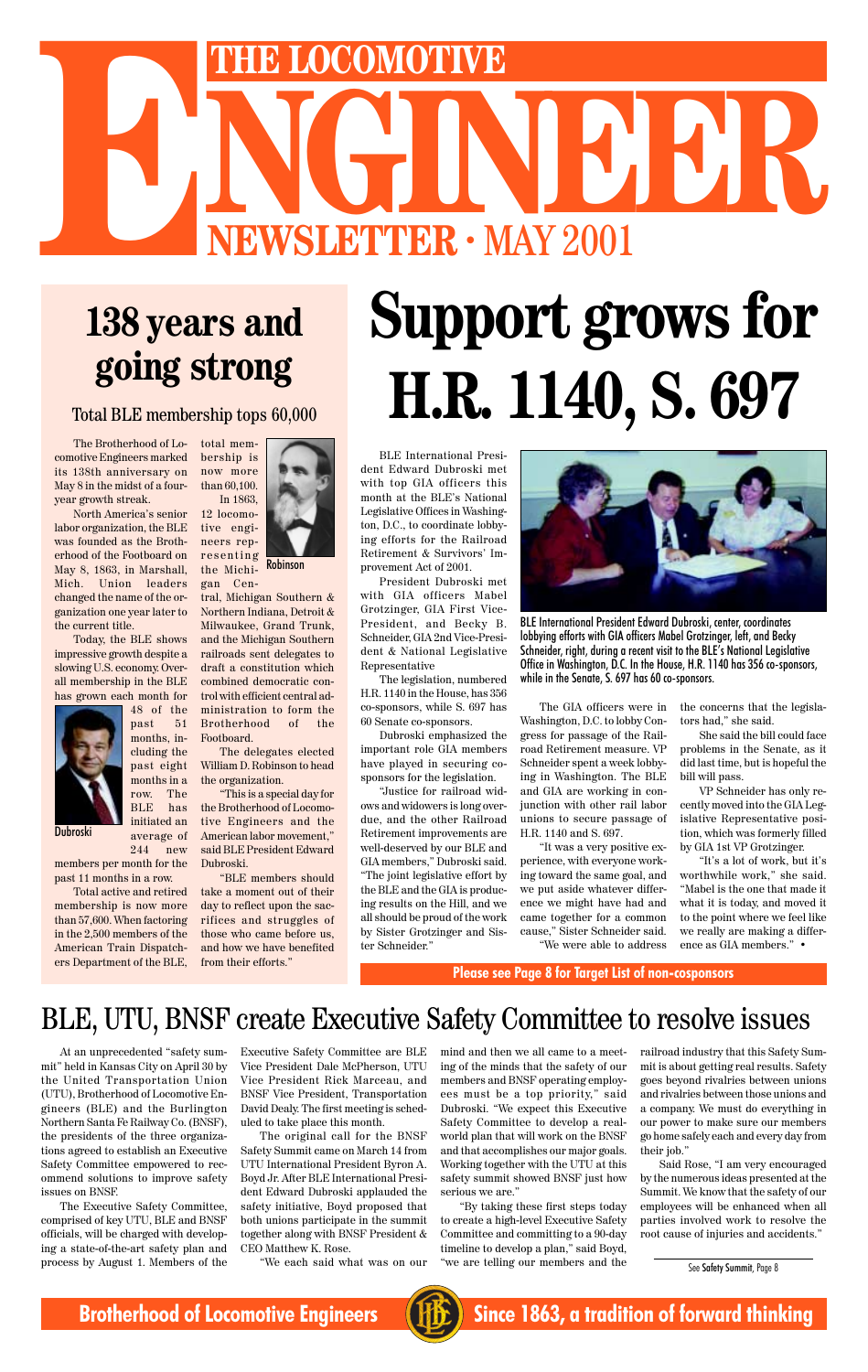# **BLE NEWS**

After securing important employee protections, the Brotherhood of Locomotive Engineers has agreed to support legislation that would provide \$350 million per year in federal subsidies to rehabilitate Class II and Class III railroad infrastructures.

Known as the Railroad Track Modernization Act of 2001, H.R. 1020 would provide \$350 million per year in grants for each fiscal year 2002-2004 to Class II and Class III railroads to rehabilitate, preserve or improve railroad tracks and bridges for freight transportation, particularly when handling 286,000 pound rail cars.

To secure BLE and other rail labor support, sponsors of the legislation, agreed to a grandfather clause, which prevents Class I railroads from spinning off lines in need of repair or with numerous bridges in an attempt to take advantage of the \$350 million in grants.

The bill also contains employee prevailing wage protections, identical to those provided in the Davis-Bacon Act. The labor protection clauses provide basic pay standards for work performed as a result of H.R. 1020, as well as employee protections for employees who may be adversely affected by any project funded by a subsidy granted by the program.

In addition to the BLE, the Brotherhood of Maintenance of Way Employes and the United Transportation Union are supporting the legislation.

A recent trend among Class I railroads has been a switch to larger rail cars weighing 286,000 pounds. These cars are too heavy for the older tracks used by Class II and Class III railroads. One of the main goals of H.R. 1020 is to upgrade Class II and Class III tracks so they can safely handle the 286,000 pound cars. Without Federal assistance, many Class II and Class III railroads would be unable to upgrade their tracks to carry these heavier cars.

"A substantial amount of traffic on Class Is originates on the Class II and Class III railroads," said BLE International President Edward Dubroski. "This bill will provide much greater job security for the thousands of BLE members who work on Class II and Class III railroads." •

The BLE Safety Task Force is taking exception to a report released by the National Transportation Safety Board regarding the January 17, 1999, accident in Bryan, Ohio, which took the life of a BLE member.

Engineer Roger Bell, 56, of BLE Division 457 (Toledo, Ohio), was killed

when his train hit the rear end of another Conrail train in dense fog. The collision took place at MP 337.2 on the number 1 track on Conrail's mainline of the Dearborn Division, Chicago Line. Conductor and UTU member Raymond E. Corell, 52, was also killed.

The NTSB report con-

cludes that all signals and equipment were functioning properly and, therefore, the train crew was at fault in the accident.

"(T)he probable cause of the this accident was the failure of the crew to comply with restrictive signal indications while operating at or near maximum authorized speed in dense fog," NTSB report determined.

However, the BLE Safety Task Force, in filings before the NTSB decision was reached, noted that prior to the accident, some engineers reported that the signals in question may not have been properly working. This information was reported to the carrier, but Conrail did not report it to the Federal Railroad Administration.

In fact, a signal just west of the point of impact was reported dark less than 24 hours after the accident. In addition, there was a false positive reported to Conrail management at MP 338.1W —four months prior to the accident — which was not reported to the FRA.

"(T)hroughout the post-accident investigation, many co-workers expressed a great deal of concern that the signals were not working properly, because they believe it was highly unlikely

the crew could have missed the indication of the signal," the BLE report stated. "The crews and supervisors in the area stated that the engineer and conductor were the most efficient on the property.

"The cause of this ac-

cident may never be fully known or understood," the BLE report continued. "Although we always rely on factual data in accident investigations, the data collected does not adequately address why both crew members with close to 30 years experience would strike the rear-end of a train going 58 mph. The crew had an excellent work record as presented by everyone interviewed."

The BLE report further noted that Conrail, over the years, has had the lowest amount of false positives reported to the FRA in the industry. The Safety Task Force concluded, "Signals that have been reported problems should have a standard procedure to make sure they are corrected and followed up. There has to be a better method of accountability and follow up when defects are reported."

The Safety Task Force concluded that the cause of the accident could have been signal failure and not train crew error, as the NTSB concluded.

BLE members familiar with the crew and the specific area of track where the collision occurred disputed the NTSB's findings in an article published in the *Toledo Blade* newspaper.

"Knowing the crew, I don't think it happened that way," said Kevin Campbell, former

local chairman of BLE Division 457 (Toledo) and a retired Conrail engineer who worked the Chicago-Toledo run earlier the day



of the fatality. "There had to be something else involved."

Mike Handy, a member of BLE Division 4 (Toledo) and a student engineer under Brother Bell's guidance until several weeks before the crash, told the *Toledo Blade* that the veteran engineer stressed constant vigilance while working on the railroad, especially in fog.

"It does only take a second to miss a signal," said Handy, who is now a Norfolk Southern engineer. "But you've got two guys up there who each had 30 years experience. I don't believe they missed the signals. Even if you just think you may have missed a signal, you slow down."

In its report, the NTSB issued a safety recommendation to the BLE, asking BLE to advise its members of the importance of complying with operating rules in reduced visibility conditions. The NTSB also concluded that a back-up safety system, such as positive train separation, would have helped prevent the collision. •

# **BLE disputes NTSB conclusion of 'crew error' in Conrail fatality**

## BLE blames faulty signals, not veteran crew, as cause

## BLE supports rail infrastructure bill

2001-03, which warns of a potential safety problem with angle cocks manufactured by Ellcon-National. The Advisory was published in the May 1 Federal Register, at pages 21811-12.

The Safety Advisory includes the following information:

"Recently, FRA was informed by the Association of American Railroads (AAR) of several in-service failures of

The Federal Railroad Administra-certain Ellcon-National angle cocks, ing en route and in one case, necessition (FRA) published Safety Advisory Model 7000 Thread-to-Thread, and tated the need to activate an emergency Model 7270 Thread-to-Flange. No injuries or fatalities resulted from these incidents which involved several car types, but some of the subject angle cocks have been found to have rotated partially or completely closed due to en route vibrations of the train. This undesired rotation of the angle cock has been identified by crew members in several instances on trains while operat-



brake application from the two-way end-of-train (EOT) device."

Copies of the Safety Advisory have been mailed to all U.S. General Chairmen and State Legislative Board Chairmen.

A PDF version of the Safety Advisory can found on the BLE website at: http://www.ble.org/pr/news/FRA2001- 03.pdf •

Former BLE Wyoming State Legislative Board Chairman Kevin McCarthy reports that the BLE is working to record near hits at highway-rail grade crossings across the entire Union Pacific system.

The BLE is working in conjunction with the Union Pacific Railroad, the Federal Railroad Administration and the United Transportation Union on the safety project.

The goal is to create a database of information to assist in analyzing unsafe areas and preventing accidents on the UP system.

BLE and UTU members will receive near hit postcards in their crew packs, which they are asked to fill out and mail to report any near hits they encounter while on duty.

In addition to the post cards, members can call a



## Safety program seeks information on near hits at UP's highway-rail grade crossings

toll-free number to report near hits. That number is (800) 892-1283.

The joint program is the result of a SACP subcommittee. SACP stands for "Safety Assurance and Compliance Program."

Brother McCarthy reports the group had its initial meeting in March and has another scheduled for May. •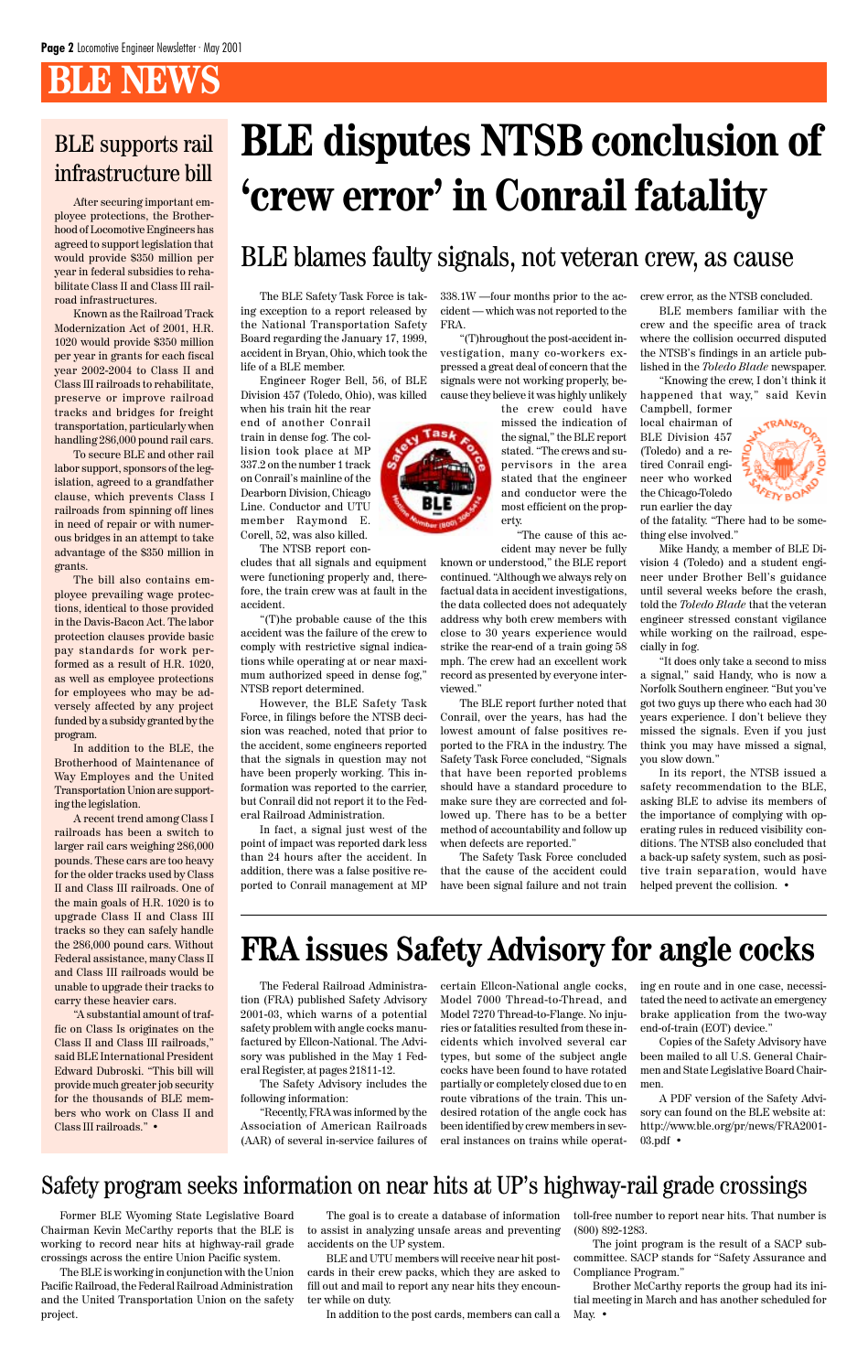# **CARRIER INCOME RE**

Wisconsin Central Transportation Corp. reported net income for the first quarter ended March 31 of \$11.6 million (\$.25 per diluted common share) compared to first quarter 2000 net income of \$12.6 million (\$.25 per diluted common share). The company's North American operating income for first quarter 2001 was \$16.8 million compared to \$18.1 million in the year-ago quarter.

First quarter North American operating revenues of \$92.7 million were a first-quarter record, topping last year's record revenues of \$91.9 million. Coal and wood fibers showed strong gains. First quarter North American operating expenses were \$75.9 million, up 3 percent from last year's \$73.8 million. The operating ratio (operating expenses as a percentage of operating revenues) was 81.9 percent versus 80.3 percent for the year-ago quarter.

The company's first quarter 2001 results included equity in net income of international affiliates of \$5.1 million, an increase of 13 percent compared to the year-ago quarter. The primary international contributions were from the English Welsh & Scottish Railway (EWS), and from Australia's Tranz Rail Holdings Limited (Tranz Rail). •

#### Burlington Northern-Santa Fe



Burlington Northern Santa Fe boosted its first-quarter revenues slightly, thanks mainly to strong demand for shipments of soybeans and winter wheat.

But the 1.3 percent increase in revenues, to \$2.29 billion from \$2.26 billion, was not enough to overcome a 22 percent increase in fuel costs, a 4.4 percent increase in labor expenses and declining demand for auto shipments and a slower economy.

#### Canadian Pacific Railway is **CANADIAN** eliminating 500 jobs and taking **PACIFIC RAILWAY**

As a result, the company earned \$134 million, or 34 cents per share, in the first quarter — a drop of 44.9 percent from the \$243 million, or 55 cents per share, in the same period a year ago.

Excluding one-time items, the company would have reported earnings of \$180 million, or 46 cents per share — a decline of 25.9 percent from the same period a year earlier.

BNSF's first-quarter operating profit — profit before interest, taxes and accounting items — declined to \$419 million, down from \$510 million in the same period in 2000. •

Canadian National Railway reported first-quarter net income of C\$202 million (US\$130 million), or C\$1.03 a share, up 3% from the comparable period a year earlier.

CN President Paul Tellier said the company posted higher revenue, net income and earnings per share, despite harsh winter weather and "pockets of weakness in the North American economy."

The results don't include a US\$47 million after-tax gain from the sale of CN's half-share in Detroit River Tunnel Co. The company had net income of US\$126 million in the first quarter of 2000.

Operating income was essentially flat for the quarter at US\$248 million. CN's operating ratio, a key indicator of a railroad's health, rose to 72.5% from 72.2%.

Revenue in the quarter rose 2% to US\$901 million, but expenses rose 2% to \$653 million. Carloads were flat at 952,000.

The 2% increase in operating expenses was due mostly to fuel price increases. There were lower expenses for labor and benefits and for purchased services. •

### Canadian National Railway



other cost-cutting measures after it reported the weakest first-quarter results among the divisions of parent Canadian Pacific Ltd.

The railway's earnings fell to \$68-million from \$85-million a year earlier, whereas the other four operating divisions posted gains.

The railway's operating ratio, a key measure of efficiency, jumped 3.9 points in the quarter to 83.4%. By comparison, rival Canadian National Railway Co.'s was 72.5% in the first three months.

Grain, industrial products and intermodal revenue was up, but coal, sulfur and fertilizer, forest products and automotive were down.

CPR will trim about 500 jobs through attrition, cancelled contracts and layoffs as it aims to hit a low-70s operating ratio for the year. CPR had about 17,500 employees at the start of the year. The slowing economy, bad winter weather that resulted in more accidents and higher fuel prices conspired to increase expenses 5.6% year-over-year at CPR. •

#### Kansas City Southern Industries, Inc. Norfolk Southern Corp.



#### Canadian Pacific Railway



CSX Corp.'s first-quarter earnings fell 31 percent, with higher demand for coal shipping offsetting weaker shipping levels for grain and other commodities amid the U.S. economic slowdown.

But the company called coal "a big story" because it helped support first-quarter earnings and appears to be the railroad's main strength moving forward in uncertain economic times.

CSX reported a net income of \$20 million, or 10 cents a share, compared with \$29 million, or 14 cents a share, a year ago. Revenues were flat at \$2.025 billion after \$2.034 billion a year earlier.

CSX's overall traffic levels fell by more than 100,000 loads, or 2 percent, compared with a year earlier, mostly due to the slowing demand in the cooler U.S. economy. The railroad credits its focus on tight cost controls combined with good service for its ability to make prices stick and improve revenues, despite fewer carloads moved. CSX said the number of carloads carrying automotive merchandise fell 20 percent, but carloads carrying coal rose 9 percent.

CSX cut 670 jobs through attrition during the quarter and took 250 rail cars out of service to help cut costs. •



#### CSX Transportation



Norfolk Southern **NORFOLK SOUTHERN** Corp.'s first-quarter income more than qua-

drupled as it trimmed costs and as high natural gas prices boosted demand for coal. The company reported first quarter income of \$61 million, or 16 cents a share, before special items, compared with \$14 million, or 4 cents a share, a year earlier. The railroad's revenues rose 2 percent to \$1.54 billion from \$1.51 billion in the year-earlier period.

The railroad reported a one-time gain of \$13 million, or 3 cents a share, from the sale of its subsidiary North American Van Lines Inc. Net income for the 2001 period, including that gain, was \$74 million, or 19 cents a share. That compared with a net loss of \$48 million, or 12 cents a share, a year earlier, which reflected a charge of \$62 million, or 16 cents a share, for work force reductions.

Norfolk Southern cut up to 9 percent of its work force last year and another 4 percent in the first quarter, leaving a total work force of about 31,000 employees. The company still plans on cutting another 1,000 jobs. The railroad slashed its dividend and got rid of 6,700 freight cars in the first quarter, which saved it \$24 million, as part of a restructuring plan to combat the slowing U.S. economy.

Operating expenses for the first quarter fell 3 percent to \$1.34 billion from \$1.38 billion a year earlier, excluding last year's work force reduction charge,

due to reduced compensation and benefit costs, the company said. •

Kansas City Southern Industries Inc. reported that its firstquarter profit from continuing operations, and before one-time items, slumped 39 percent as its costs soared because of derailments.

The railroad, which was also hit by reduced demand for its freight services in the U.S., said its profit — before debt re-

tirement costs and the impact of a change in accounting policy — dropped to \$6.3 million, or 11 cents per share, from \$10.4 million, or 18 cents in the year-earlier period.

Its revenues dropped to \$144.0 million from \$148.9 million, while costs and expenses climbed to \$123.5 million from \$116.6 million. Casualty and insurance costs rose \$8.5 million, mainly due to several major derailments and the settlement of personal injury claims. The railroad's derailment expense in the first quarter nearly exceeded the entire year of 2000, the company said.

KCS said the derailments had also led to higher car costs, which rose by about \$3.8 million from a year ago.

Income from the company's U.S. operations per diluted share was nil compared with 12 cents a share a year earlier.

KCS said its main source of earnings in the quarter was its 37 percent stake in Mexico's Grupo Transportacion Ferroviaria Mexicana S.A. Its earnings from



#### Union Pacific Corp. Wisconsin Central Ltd.



Union Pacific Corp. said that it met analysts' estimates for first quarter earnings of 72 cents a share, despite a sluggish economy. The company reported net income of \$181 million for the Jan. 1-March 31 period.

That's down slightly from the \$185 million, 74 cents a share, in the first quarter a year ago.

Operating revenues were \$2.94 billion, up slightly from \$2.91 billion a year ago. Shipping of commodities, such as agricultural products and coal, and intermodal services and shipping to Mexico increased.

However, hauling of economically sensitive commodities, such as automobiles and chemicals, tied to the auto industry and home building, and industrial products all decreased. Expenses increased 2 percent to \$2.5 billion from last year's first quarter. That hike was driven largely by fuel prices that were \$35 million higher than year-earlier levels and inclement winter weather.

UP said two-thirds of the 2,000 job eliminations announced last December will be completed by the end of the second quarter with attrition to continue throughout the year. UP said it will focus on a \$1 billion West Coast market with new shipping options. •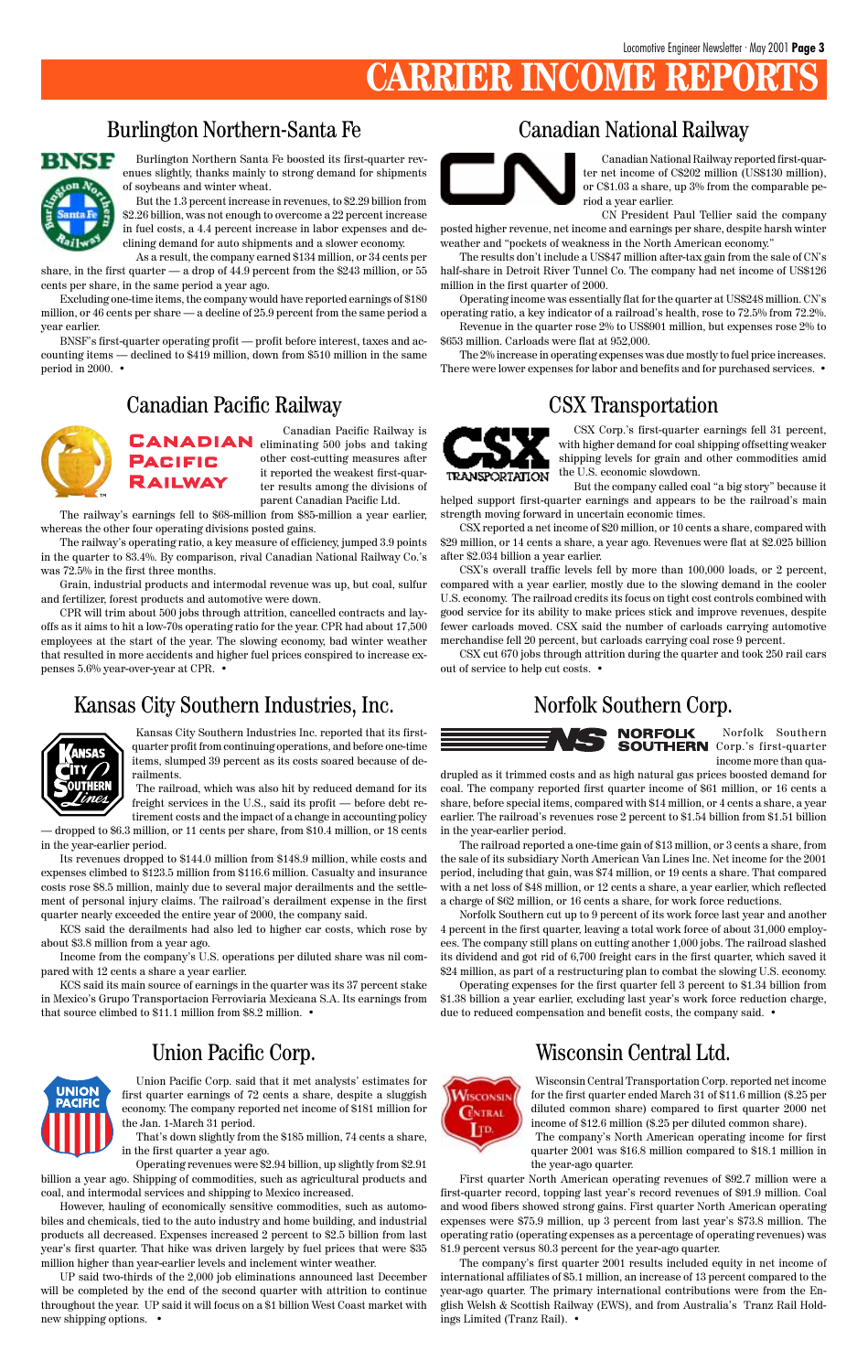# **B** NEWS

| TABLE I - LOCOMOTIVE ENGINEERS - PASSENGER SERVICE |                 |          |                 |           |  |  |  |  |
|----------------------------------------------------|-----------------|----------|-----------------|-----------|--|--|--|--|
| Effective July 1, 2001<br>STANDARD RATES OF PAY    |                 |          |                 |           |  |  |  |  |
|                                                    |                 |          |                 |           |  |  |  |  |
| <b>WEIGHT ON DRIVERS</b>                           |                 |          |                 |           |  |  |  |  |
|                                                    |                 |          | Mileage         | Hourly    |  |  |  |  |
| (Pounds)                                           | Daily           | Regular  | Under Art.      | Straight  |  |  |  |  |
|                                                    |                 |          | <b>VIII</b>     | Time      |  |  |  |  |
|                                                    |                 |          |                 |           |  |  |  |  |
| less than<br>80,000                                | \$141.01        | \$1.0686 | \$1.0774        | \$17.6263 |  |  |  |  |
| 100,000<br>80,000 and less than                    | \$141.01        | \$1.0686 | \$1.0774        | \$17.6263 |  |  |  |  |
| 100,000 and less than<br>140,000                   | \$141.10        | \$1.0695 | \$1.0783        | \$17.6375 |  |  |  |  |
| $140,000$ and less than<br>170,000                 | \$141.18        | \$1.0703 | \$1.0791        | \$17.6475 |  |  |  |  |
| $170,\!000$ and less than<br>200,000               | \$141.27        | \$1.0712 | \$1.0800        | \$17.6588 |  |  |  |  |
| 200,000 and less than<br>250,000                   | \$141.36        | \$1.0721 | \$1.0809        | \$17.6700 |  |  |  |  |
| $250,\!000$ and less than<br>300,000               | \$141.44        | \$1.0729 | \$1.0817        | \$17.6800 |  |  |  |  |
| 300,000 and less than<br>350,000                   | \$141.53        | \$1.0738 | \$1.0826        | \$17.6913 |  |  |  |  |
| $350,000$ and less than<br>400,000                 | \$141.61        | \$1.0746 | \$1.0834        | \$17.7013 |  |  |  |  |
| 400,000 and less than<br>450,000                   | \$141.70        | \$1.0755 | \$1.0843        | \$17.7125 |  |  |  |  |
|                                                    |                 |          |                 |           |  |  |  |  |
| 450,000 and less than<br>500,000                   | \$141.79        | \$1.0764 | \$1.0852        | \$17.7238 |  |  |  |  |
| 500,000 and less than<br>550,000                   | \$141.87        | \$1.0772 | \$1.0860        | \$17.7338 |  |  |  |  |
| 550,000 and less than<br>600,000                   | \$141.96        | \$1.0781 | \$1.0869        | \$17.7450 |  |  |  |  |
| 600,000 and less than<br>650,000                   | \$142.04        | \$1.0789 | \$1.0877        | \$17.7550 |  |  |  |  |
| 650,000 and less than<br>700,000                   | \$142.13        | \$1.0798 | \$1.0886        | \$17.7663 |  |  |  |  |
| 700,000 and less than<br>750,000                   | \$142.21        | \$1.0806 | \$1.0894        | \$17.7763 |  |  |  |  |
| 750,000 and less than<br>800,000                   | \$142.30        | \$1.0815 | \$1.0903        | \$17.7875 |  |  |  |  |
| 800,000 and less than<br>850,000                   | \$142.38        | \$1.0823 | \$1.0911        | \$17.7975 |  |  |  |  |
| 850,000 and less than<br>900,000                   | \$142.47        | \$1.0832 | \$1.0920        | \$17.8088 |  |  |  |  |
| 900,000 and less than 950,000                      | \$142.55        | \$1.0840 | \$1.0928        | \$17.8188 |  |  |  |  |
| $950,\!000$ and less than $1,\!000,\!000$          | \$142.64        | \$1.0849 | \$1.0937        | \$17.8300 |  |  |  |  |
|                                                    |                 |          |                 |           |  |  |  |  |
| $1,000,000$ pounds and over:                       |                 |          |                 |           |  |  |  |  |
| For each additional 50,000                         | \$.08 and \$.09 |          | \$.08 and \$.09 |           |  |  |  |  |
| pounds or fraction thereof add:                    | Alternately     |          | Alternately     |           |  |  |  |  |
| MOTOR AND ELECTRIC CARS                            |                 |          |                 |           |  |  |  |  |
| In multiple or single unit                         | \$141.27        | \$1.0712 | \$1.1607        |           |  |  |  |  |
|                                                    |                 |          |                 |           |  |  |  |  |
| Daily Earnings Minimum                             | \$142.53        |          |                 |           |  |  |  |  |
|                                                    |                 |          |                 |           |  |  |  |  |

**TABLE II — LOCOMOTIVE ENGINEERS** THROUGH FREIGHT SERVICE - WITH A FIREMAN (HELPER) Effective July 1, 2001

|                                                      | STANDARD RATES OF PAY |                      |                      |                        |                        |  |  |  |  |
|------------------------------------------------------|-----------------------|----------------------|----------------------|------------------------|------------------------|--|--|--|--|
| WEIGHT ON DRIVERS                                    |                       | Mileage              |                      | Hourly                 |                        |  |  |  |  |
| (Pounds)                                             | Daily                 | Regular              | Under<br>Art. VIII   | Straight<br>Time       | Over-<br>time          |  |  |  |  |
| less than $140,000$<br>140,000 and less than 200,000 | \$151.69<br>\$152.12  | \$1.1445<br>\$1.1488 | \$1.5818<br>\$1.1704 | \$18.9613<br>\$19.0150 | \$28.4419<br>\$28.5225 |  |  |  |  |
| 200,000 and less than<br>250,000                     | \$152.29              | \$1.1505             | \$1.1721             | \$19.0363              | \$28.5544              |  |  |  |  |
| 250,000 and less than<br>300,000                     | \$152.44              | \$1.1520             | \$1.1736             | \$19.0550              | \$28.5825              |  |  |  |  |
| 300,000 and less than<br>350,000                     | \$152.59              | \$1.1535             | \$1.1751             | \$19.0738              | \$28.6106              |  |  |  |  |
| 350,000 and less than<br>400,000                     | \$152.80              | \$1.1556             | \$1.1772             | \$19.1000              | \$28.6500              |  |  |  |  |
| $400,000$ and less than<br>450,000                   | \$153.01              | \$1.1577             | \$1.1793             | \$19.1263              | \$28.6894              |  |  |  |  |
| $450,000$ and less than<br>500,000                   | \$153.22              | \$1.1598             | \$1.1814             | \$19.1525              | \$28.7288              |  |  |  |  |
| $500,000$ and less than<br>550,000                   | \$153.43              | \$1.1619             | \$1.1835             | \$19.1788              | \$28.7681              |  |  |  |  |
| 550,000 and less than<br>600,000                     | \$153.61              | \$1.1637             | \$1.1853             | \$19.2013              | \$28.8019              |  |  |  |  |
| $600,000$ and less than<br>650,000                   | \$153.79              | \$1.1655             | \$1.1871             | \$19.2238              | \$28.8356              |  |  |  |  |
| 650,000 and less than<br>700,000                     | \$153.97              | \$1.1673             | \$1.1889             | \$19.2463              | \$28.8694              |  |  |  |  |
| 700,000 and less than<br>750,000                     | \$154.15              | \$1.1691             | \$1.1907             | \$19.2688              | \$28.9031              |  |  |  |  |
| 750,000 and less than<br>800,000                     | \$154.33              | \$1.1709             | \$1.1925             | \$19.2913              | \$28.9369              |  |  |  |  |
| 800,000 and less than 850,000                        | \$154.51              | \$1.1727             | \$1.1943             | \$19.3138              | \$28,9706              |  |  |  |  |
| $850,000$ and less than<br>900,000                   | \$154.69              | \$1.1745             | \$1.1961             | \$19.3363              | \$29.0044              |  |  |  |  |
| 900,000 and less than 950,000                        | \$154.87              | \$1.1763             | \$1.1979             | \$19.3588              | \$29.0381              |  |  |  |  |
| 950,000 and less than 1,000,000                      | \$155.05              | \$1.1781             | \$1.1997             | \$19.3813              | \$29.0719              |  |  |  |  |
| 1,000,000 and less than 1,050,000                    | \$155.23              | \$1.1799             | \$1.2015             | \$19.4038              | \$29.1056              |  |  |  |  |
| 1,050,000 and less than 1,100,000                    | \$155.41              | \$1.1817             | \$1.2033             | \$19.4263              | \$29.1394              |  |  |  |  |
| 1,100,000 and less than 1,150,000                    | \$155.59              | \$1.1835             | \$1.2051             | \$19.4488              | \$29.1731              |  |  |  |  |
| 1,150,000 and less than 1,200,000                    | \$155.77              | \$1.1853             | \$1.2069             | \$19.4713              | \$29.2069              |  |  |  |  |
| 1,200,000 and less than 1,250,000                    | \$155.95              | \$1.1871             | \$1.2087             | \$19.4938              | \$29.2406              |  |  |  |  |
| 1,250,000 and less than 1,300,000                    | \$156.13              | \$1.1889             | \$1.2105             | \$19.5163              | \$29.2744              |  |  |  |  |
| 1,300,000 and less than 1,350,000                    | \$156.31              | \$1.1907             | \$1.2123             | \$19.5388              | \$29.3081              |  |  |  |  |
| 1,350,000 and less than 1,400,000                    | \$156.49              | \$1.1925             | \$1.2141             | \$19.5613              | \$29.3419              |  |  |  |  |
| 1,400,000 and less than 1,450,000                    | \$156.67              | \$1.1943             | \$1.2159             | \$19.5838              | \$29.3756              |  |  |  |  |
| 1,450,000 and less than 1,500,000                    | \$156.85              | \$1.1961             | \$1.2177             | \$19.6063              | \$29.4094              |  |  |  |  |
| 1,500,000 and less than 1,550,000                    | \$157.03              | \$1.1979             | \$1.2195             | \$19.6288              | \$29.4431              |  |  |  |  |
| 1.550,000 and less than 1.600,000                    | \$157.21              | \$1.1997             | \$1.2213             | \$19.6513              | \$29.4769              |  |  |  |  |
| 1,600,000 and less than 1,650,000                    | \$157.39              | \$1.2015             | \$1.2231             | \$19.6738              | \$29.5106              |  |  |  |  |
| 1,650,000 and less than 1,700,000                    | \$157.57              | \$1.2033             | \$1.2249             | \$19.6963              | \$29.5444              |  |  |  |  |
| 1,700,000 and less than 1,750,000                    | \$157.75              | \$1.2051             | \$1.2267             | \$19.7188              | \$29.5781              |  |  |  |  |
| 1,750,000 and less than 1,800,000                    | \$157.93              | \$1.2069             | \$1.2285             | \$19.7413              | \$29.6119              |  |  |  |  |
| 1,800,000 and less than 1,850,000                    | \$158.11              | \$1.2087             | \$1.2303             | \$19.7638              | \$29.6456              |  |  |  |  |
| 1,850,000 and less than 1,900,000                    | \$158.29              | \$1.2105             | \$1.2321             | \$19.7863              | \$29.6794              |  |  |  |  |
| 1,900,000 and less than 1,950,000                    | \$158.47              | \$1.2123             | \$1.2339             | \$19.8088              | \$29.7131              |  |  |  |  |
| 1,950,000 and less than 2,000,000                    | \$158.65              | \$1.2141             | \$1.2357             | \$19.8313              | \$29.7469              |  |  |  |  |
| $2,000,000$ pounds and over:                         |                       |                      |                      |                        |                        |  |  |  |  |

For each additional 50,000 \$.18 \$.18 \$.18

pounds or fraction thereof add:

| <b>TABLE III - LOCOMOTIVE ENGINEERS</b><br>THROUGH FREIGHT SERVICE - WITHOUT A FIREMAN (HELPER) - \$4.00<br>Effective July 1, 2001<br>STANDARD RATES OF PAY                                                                |                                                                      |                                                                      |                                                                      |                                                  |                                                                                                                  | TABLE IV - LOCOMOTIVE ENGINEERS<br>THROUGH FREIGHT SERVICE - WITHOUT A FIREMAN (HELPER) - \$6.00<br>Effective July 1, 2001<br>STANDARD RATES OF PAY                                                                        |                                                                      |                                                                      |                                                                      |                                                  |                                                                                                                                             |
|----------------------------------------------------------------------------------------------------------------------------------------------------------------------------------------------------------------------------|----------------------------------------------------------------------|----------------------------------------------------------------------|----------------------------------------------------------------------|--------------------------------------------------|------------------------------------------------------------------------------------------------------------------|----------------------------------------------------------------------------------------------------------------------------------------------------------------------------------------------------------------------------|----------------------------------------------------------------------|----------------------------------------------------------------------|----------------------------------------------------------------------|--------------------------------------------------|---------------------------------------------------------------------------------------------------------------------------------------------|
| WEIGHT ON DRIVERS                                                                                                                                                                                                          |                                                                      |                                                                      | Mileage                                                              | Hourly                                           |                                                                                                                  | WEIGHT ON DRIVERS                                                                                                                                                                                                          |                                                                      |                                                                      | Mileage                                                              | Hourly                                           |                                                                                                                                             |
| (Pounds)                                                                                                                                                                                                                   | Daily                                                                | Regular                                                              | Under<br>Art. VIII                                                   | Straight<br>Time                                 | Over-<br>time                                                                                                    | (Pounds)                                                                                                                                                                                                                   | Daily                                                                | Regular                                                              | Under<br>Art. VIII                                                   | Straight<br>Time                                 | Over-<br>time                                                                                                                               |
| less than 140,000<br>$140{,}000$ and less than $\,$ 200,000 $\,$<br>200,000 and less than 250,000<br>250,000 and less than 300,000<br>300,000 and less than 350,000                                                        | \$155.69<br>\$156.12<br>\$156.29<br>\$156.44<br>\$156.59             | \$1.1845<br>\$1.1888<br>\$1.1905<br>\$1.1920<br>\$1.1935             | \$1.2811<br>\$1.2854<br>\$1.2871<br>\$1.2886<br>\$1.2901             | \$19.5150<br>\$19.5550                           | $$19.4613 \mid $29.1919$<br>\$29.2725<br>\$19.5363 \$29.3044<br>\$29.3325<br>$$19.5738$ $$29.3606$               | less than $140,000$<br>140,000 and less than 200,000<br>200,000 and less than 250,000<br>250,000 and less than 300,000<br>300,000 and less than 350,000                                                                    | \$157.69<br>\$158.12<br>\$158.29<br>\$158.44<br>\$158.59             | \$1.1925<br>\$1.1985<br>\$1.2000<br>\$1.2015<br>\$1.2036             | \$1.3011<br>\$1.3054<br>\$1.3071<br>\$1.3086<br>\$1.3101             | \$19.7113<br>\$19.7650<br>\$19.7863<br>\$19.8050 | \$29.5669<br>\$29.6475<br>\$29.6794<br>\$29.7075<br>\$19.8238 \$29.7356                                                                     |
| 350,000 and less than 400,000<br>400,000 and less than 450,000<br>450,000 and less than 500,000<br>500,000 and less than 550,000<br>$550,\!000$ and less than $\,$ $600,\!000$                                             | \$156.80<br>\$157.01<br>\$157.22<br>\$157.43<br>\$157.61             | \$1.1956<br>\$1.1977<br>\$1.1998<br>\$1.2019<br>\$1.2037             | \$1.2922<br>\$1.2943<br>\$1.2964<br>\$1.2985<br>\$1.3003             | \$19.6525<br>\$19.6788                           | $$19.6000$ $$29.4000$<br>$$19.6263 \mid $29.4394$<br>\$29.4788<br>\$29.5181<br>\$19.7013   \$29.5519             | 350,000 and less than 400,000<br>400,000 and less than 450,000<br>450,000 and less than 500,000<br>500,000 and less than 550,000<br>550,000 and less than 600,000                                                          | \$158.80<br>\$159.01<br>\$159.22<br>\$159.43<br>\$159.61             | \$1.2057<br>\$1.2078<br>\$1.2099<br>\$1.2117<br>\$1.2135             | \$1.3122<br>\$1.3143<br>\$1.3164<br>\$1.3185<br>\$1.3203             | \$19.8500<br>\$19.8763<br>\$19.9025<br>\$19.9288 | \$29.7750<br>\$29.8144<br>\$29.8538<br>\$29.8931<br>\$19.9513 \$29.9269                                                                     |
| 600,000 and less than 650,000<br>650,000 and less than 700,000<br>700,000 and less than 750,000<br>750,000 and less than 800,000                                                                                           | \$157.79<br>\$157.97<br>\$158.15<br>\$158.33                         | \$1.2055<br>\$1.2073<br>\$1.2091<br>\$1.2109                         | \$1.3021<br>\$1.3039<br>\$1.3057<br>\$1.3075                         | \$19.7238<br>\$19.7463<br>\$19.7688              | \$29.5856<br>\$29.6194<br>\$29.6531<br>$$19.7913 \mid $29.6869$                                                  | 600,000 and less than 650,000<br>650,000 and less than 700,000<br>700,000 and less than 750,000<br>750,000 and less than 800,000                                                                                           | \$159.79<br>\$159.97<br>\$160.15<br>\$160.33                         | \$1.2153<br>\$1.2171<br>\$1.2189<br>\$1.2207                         | \$1.3221<br>\$1.3239<br>\$1.3257<br>\$1.3275                         | \$19.9738<br>\$19.9963                           | \$29.9606<br>\$29.9944<br>\$20.0188 \$30.0281<br>$$20.0413 \;   \; $30.0619$                                                                |
| 800,000 and less than 850,000<br>850,000 and less than 900,000<br>900,000 and less than 950,000<br>950,000 and less than 1,000,000                                                                                         | \$158.51<br>\$158.69<br>\$158.87<br>\$159.05                         | \$1.2127<br>\$1.2145<br>\$1.2163<br>\$1.2181                         | \$1.3093<br>\$1.3111<br>\$1.3129<br>\$1.3147                         |                                                  | $$19.8138$ $$29.7206$<br>\$19.8363 \$29.7544<br>\$19.8588 \$29.7881<br>\$19.8813 \$29.8219                       | 800,000 and less than 850,000<br>850,000 and less than 900,000<br>900,000 and less than 950,000<br>950,000 and less than 1,000,000                                                                                         | \$160.51<br>\$160.69<br>\$160.87<br>\$161.05                         | \$1.2225<br>\$1.2243<br>\$1.2261<br>\$1.2279                         | \$1.3293<br>\$1.3311<br>\$1.3329<br>\$1.3347                         | \$20.0638<br>\$20.1088                           | \$30.0956<br>$$20.0863 \; \; $30.1294$<br>\$30.1631<br>$$20.1313 \;   \; $30.1969$                                                          |
| 1,000,000 and less than 1,050,000<br>1,050,000 and less than 1,100,000<br>1,100,000 and less than 1,150,000<br>1,150,000 and less than 1,200,000<br>1,200,000 and less than 1,250,000                                      | \$159.23<br>\$159.41<br>\$159.59<br>\$159.77<br>\$159.95             | \$1.2199<br>\$1.2217<br>\$1.2235<br>\$1.2253<br>\$1.2271             | \$1.3165<br>\$1.3183<br>\$1.3201<br>\$1.3219<br>\$1.3237             | \$19.9038<br>\$19.9263 \$29.8894<br>\$19.9488    | \$29.8556<br>\$29.9231<br>\$19.9713 \$29.9569<br>\$19.9938 \$29.9906                                             | 1,000,000 and less than 1,050,000<br>1,050,000 and less than 1,100,000<br>1,100,000 and less than 1,150,000<br>1,150,000 and less than 1,200,000<br>1,200,000 and less than 1,250,000                                      | \$161.23<br>\$161.41<br>\$161.59<br>\$161.77<br>\$161.95             | \$1.2297<br>\$1.2315<br>\$1.2333<br>\$1.2351<br>\$1.2369             | \$1.3365<br>\$1.3383<br>\$1.3401<br>\$1.3419<br>\$1.3437             | \$20.1988                                        | $$20.1538$ \$30.2306<br>$$20.1763$ \\$30.2644<br>\$30.2981<br>$$20.2213 \;   \; $30.3319$<br>$$20.2438 \; \; $30.3656$                      |
| 1,250,000 and less than 1,300,000<br>1,300,000 and less than 1,350,000<br>1,350,000 and less than 1,400,000<br>1,400,000 and less than 1,450,000<br>1,450,000 and less than 1,500,000                                      | \$160.13<br>\$160.31<br>\$160.49<br>\$160.67<br>\$160.85             | \$1.2289<br>\$1.2307<br>\$1.2325<br>\$1.2343<br>\$1.2361             | \$1.3255<br>\$1.3273<br>\$1.3291<br>\$1.3309<br>\$1.3327             | \$20.0388<br>\$20.0838                           | $$20.0163 \mid $30.0244$<br>\$30.0581<br>$$20.0613 \;   \; $30.0919$<br>\$30.1256<br>$$20.1063 \;   \; $30.1594$ | 1,250,000 and less than 1,300,000<br>1,300,000 and less than 1,350,000<br>1,350,000 and less than 1,400,000<br>1,400,000 and less than 1,450,000<br>1,450,000 and less than 1,500,000                                      | \$162.13<br>\$162.31<br>\$162.49<br>\$162.67<br>\$162.85             | \$1.2387<br>\$1.2405<br>\$1.2423<br>\$1.2441<br>\$1.2457             | \$1.3455<br>\$1.3473<br>\$1.3491<br>\$1.3509<br>\$1.3527             | \$20.3338                                        | \$20.2663 \$30.3994<br>\$20.2888 \$30.4331<br>$$20.3113 \;   \; $30.4669$<br>\$30.5006<br>$$20.3563 \; \; $30.5344$                         |
| 1,500,000 and less than 1,550,000<br>1,550,000 and less than 1,600,000<br>1,600,000 and less than 1,650,000<br>1,650,000 and less than 1,700,000                                                                           | \$161.03<br>\$161.21<br>\$161.39<br>\$161.57                         | \$1.2379<br>\$1.2397<br>\$1.2415<br>\$1.2433                         | \$1.3345<br>\$1.3363<br>\$1.3381<br>\$1.3399                         | \$20.1288<br>\$20.1738                           | \$30.1931<br>$$20.1513$ \$30.2269<br>\$30.2606<br>$$20.1963 \;   \; $30.2944$                                    | 1,500,000 and less than 1,550,000<br>1,550,000 and less than 1,600,000<br>1,600,000 and less than 1,650,000<br>1,650,000 and less than 1,700,000                                                                           | \$163.03<br>\$163.21<br>\$163.39<br>\$163.57                         | \$1.2477<br>\$1.2495<br>\$1.2513<br>\$1.2531                         | \$1.3545<br>\$1.3563<br>\$1.3581<br>\$1.3599                         | \$20.3788<br>\$20.4238                           | \$30.5681<br>$$20.4013 \;   \; $30.6019$<br>\$30.6356<br>\$20.4463   \$30.6694                                                              |
| 1,700,000 and less than 1,750,000<br>1,750,000 and less than 1,800,000<br>1,800,000 and less than 1,850,000<br>1.850,000 and less than 1.900,000<br>1,900,000 and less than 1,950,000<br>1,950,000 and less than 2,000,000 | \$161.75<br>\$161.93<br>\$162.11<br>\$162.29<br>\$162.47<br>\$162.65 | \$1.2451<br>\$1.2469<br>\$1.2487<br>\$1.2505<br>\$1.2523<br>\$1.2541 | \$1.3417<br>\$1.3435<br>\$1.3453<br>\$1.3471<br>\$1.3489<br>\$1.3507 | \$20.2188<br>\$20.2638<br>\$20.2863<br>\$20.3088 | \$30.3281<br>$$20.2413 \;   \; $30.3619$<br>\$30.3956<br>\$30.4294<br>\$30.4631<br>$$20.3313 \;   \; $30.4969$   | 1,700,000 and less than 1,750,000<br>1,750,000 and less than 1,800,000<br>1,800,000 and less than 1,850,000<br>1,850,000 and less than 1,900,000<br>1,900,000 and less than 1,950,000<br>1,950,000 and less than 2,000,000 | \$163.75<br>\$163.93<br>\$164.11<br>\$164.29<br>\$164.47<br>\$164.65 | \$1.2549<br>\$1.2567<br>\$1.2585<br>\$1.2603<br>\$1.2621<br>\$1.2637 | \$1.3617<br>\$1.3635<br>\$1.3653<br>\$1.3671<br>\$1.3689<br>\$1.3707 | \$20.4688<br>\$20.5588                           | \$30.7031<br>$$20.4913 \; \; $30.7369$<br>$$20.5138 \mid $30.7706$<br>$$20.5363 \; \; $30.8044$<br>\$30.8381<br>$$20.5813 \;   \; $30.8719$ |
| $2,000,000$ pounds and over:<br>For each additional 50,000<br>pounds or fraction thereof add:                                                                                                                              | \$.18                                                                | \$.18                                                                | \$.18                                                                |                                                  |                                                                                                                  | 2,000,000 pounds and over:<br>For each additional 50,000<br>pounds or fraction thereof add:                                                                                                                                | \$.18                                                                | \$.18                                                                | \$.18                                                                |                                                  |                                                                                                                                             |

| THROUGH FREIGHT SERVICE - WITHOUT A FIREMAN (HELPER) - \$4.00<br>Effective July 1, 2001                                                                                                                                       |                                                                                  |                                                                                  |                                                                                  | THROUGH FREIGHT SERVICE - WITHOUT A FIREMAN (HELPER) - \$6.00<br>Effective July 1, 2001 |                                                                                                                                              |  |                                                                                                                                                                                                                                        |                                                                                  |                                                                                  |                                                                                  |                                     |                                                                                                                                                               |  |
|-------------------------------------------------------------------------------------------------------------------------------------------------------------------------------------------------------------------------------|----------------------------------------------------------------------------------|----------------------------------------------------------------------------------|----------------------------------------------------------------------------------|-----------------------------------------------------------------------------------------|----------------------------------------------------------------------------------------------------------------------------------------------|--|----------------------------------------------------------------------------------------------------------------------------------------------------------------------------------------------------------------------------------------|----------------------------------------------------------------------------------|----------------------------------------------------------------------------------|----------------------------------------------------------------------------------|-------------------------------------|---------------------------------------------------------------------------------------------------------------------------------------------------------------|--|
|                                                                                                                                                                                                                               |                                                                                  |                                                                                  | STANDARD RATES OF PAY                                                            |                                                                                         |                                                                                                                                              |  |                                                                                                                                                                                                                                        |                                                                                  | STANDARD RATES OF PAY                                                            |                                                                                  |                                     |                                                                                                                                                               |  |
| <b>WEIGHT ON DRIVERS</b>                                                                                                                                                                                                      |                                                                                  |                                                                                  | Mileage                                                                          | Hourly                                                                                  |                                                                                                                                              |  | <b>WEIGHT ON DRIVERS</b>                                                                                                                                                                                                               |                                                                                  |                                                                                  | Mileage                                                                          | Hourly                              |                                                                                                                                                               |  |
| (Pounds)                                                                                                                                                                                                                      | Daily                                                                            | Regular                                                                          | Under<br>Art. VIII                                                               | Straight<br>Time                                                                        | Over-<br>time                                                                                                                                |  | (Pounds)                                                                                                                                                                                                                               | Daily                                                                            | Regular                                                                          | Under<br>Art. VIII                                                               | Straight<br>Time                    | Over-<br>time                                                                                                                                                 |  |
| less than $140,000$<br>$140,000$ and less than $200,000$<br>200,000 and less than 250,000<br>250,000 and less than 300,000<br>300,000 and less than 350,000<br>350,000 and less than 400,000<br>400,000 and less than 450,000 | \$155.69<br>\$156.12<br>\$156.29<br>\$156.44<br>\$156.59<br>\$156.80<br>\$157.01 | \$1.1845<br>\$1.1888<br>\$1.1905<br>\$1.1920<br>\$1.1935<br>\$1.1956<br>\$1.1977 | \$1.2811<br>\$1.2854<br>\$1.2871<br>\$1.2886<br>\$1.2901<br>\$1.2922<br>\$1.2943 | \$19.4613<br>\$19.5550<br>\$19.6000<br>\$19.6263                                        | \$29.1919<br>\$19.5150 \$29.2725<br>$$19.5363 \mid $29.3044$<br>\$29.3325<br>\$19.5738   \$29.3606<br>\$29.4000<br>\$29.4394                 |  | less than $140,000$<br>140,000 and less than 200,000<br>200,000 and less than 250,000<br>250,000 and less than 300,000<br>300,000 and less than 350,000<br>350,000 and less than 400,000<br>400,000 and less than 450,000              | \$157.69<br>\$158.12<br>\$158.29<br>\$158.44<br>\$158.59<br>\$158.80<br>\$159.01 | \$1.1925<br>\$1.1985<br>\$1.2000<br>\$1.2015<br>\$1.2036<br>\$1.2057<br>\$1.2078 | \$1.3011<br>\$1.3054<br>\$1.3071<br>\$1.3086<br>\$1.3101<br>\$1.3122<br>\$1.3143 | \$19.8763                           | $$19.7113 \mid $29.5669$<br>\$19.7650 \$29.6475<br>\$19.7863 \$29.6794<br>\$19,8050 \$29,7075<br>$$19.8238 \mid $29.7356$<br>\$19.8500 \$29.7750<br>\$29.8144 |  |
| 450,000 and less than 500,000<br>500,000 and less than 550,000<br>550,000 and less than 600,000                                                                                                                               | \$157.22<br>\$157.43<br>\$157.61                                                 | \$1.1998<br>\$1.2019<br>\$1.2037                                                 | \$1.2964<br>\$1.2985<br>\$1.3003                                                 | \$19.6525<br>\$19.6788                                                                  | \$29.4788<br>\$29.5181<br>$$19.7013 \;   \; $29.5519$                                                                                        |  | 450,000 and less than 500,000<br>500,000 and less than 550,000<br>550,000 and less than 600,000                                                                                                                                        | \$159.22<br>\$159.43<br>\$159.61                                                 | \$1.2099<br>\$1.2117<br>\$1.2135                                                 | \$1.3164<br>\$1.3185<br>\$1.3203                                                 | \$19.9025<br>\$19.9288              | \$29.8538<br>\$29.8931<br>$$19.9513 \mid $29.9269$                                                                                                            |  |
| 600,000 and less than 650,000<br>650,000 and less than 700,000<br>700,000 and less than 750,000<br>750,000 and less than 800,000                                                                                              | \$157.79<br>\$157.97<br>\$158.15<br>\$158.33                                     | \$1.2055<br>\$1.2073<br>\$1.2091<br>\$1.2109                                     | \$1.3021<br>\$1.3039<br>\$1.3057<br>\$1.3075                                     | \$19.7238<br>\$19.7463<br>$$19.7688 \;$ $$29.6531$                                      | \$29.5856<br>\$29.6194<br>\$19.7913 \$29.6869                                                                                                |  | 600,000 and less than 650,000<br>650,000 and less than 700,000<br>700,000 and less than 750,000<br>750,000 and less than 800,000                                                                                                       | \$159.79<br>\$159.97<br>\$160.15<br>\$160.33                                     | \$1.2153<br>\$1.2171<br>\$1.2189<br>\$1.2207                                     | \$1.3221<br>\$1.3239<br>\$1.3257<br>\$1.3275                                     | \$20.0188                           | \$19.9738 \$29.9606<br>$$19.9963 \mid $29.9944$<br>\$30.0281<br>$$20.0413 \;   \; $30.0619$                                                                   |  |
| 800,000 and less than 850,000<br>850,000 and less than 900,000<br>900,000 and less than 950,000<br>950,000 and less than 1,000,000                                                                                            | \$158.51<br>\$158.69<br>\$158.87<br>\$159.05                                     | \$1.2127<br>\$1.2145<br>\$1.2163<br>\$1.2181                                     | \$1.3093<br>\$1.3111<br>\$1.3129<br>\$1.3147                                     | \$19.8138<br>\$19.8363<br>\$19.8588<br>\$19.8813                                        | \$29.7206<br>\$29.7544<br>\$29.7881<br>\$29.8219                                                                                             |  | 800,000 and less than 850,000<br>850,000 and less than 900,000<br>900,000 and less than 950,000<br>950,000 and less than 1,000,000                                                                                                     | \$160.51<br>\$160.69<br>\$160.87<br>\$161.05                                     | \$1.2225<br>\$1.2243<br>\$1.2261<br>\$1.2279                                     | \$1.3293<br>\$1.3311<br>\$1.3329<br>\$1.3347                                     | \$20.0863<br>\$20.1088              | $$20.0638$ \s30.0956<br>\$30.1294<br>\$30.1631<br>$$20.1313 \;   \; $30.1969$                                                                                 |  |
| 1,000,000 and less than 1,050,000<br>1,050,000 and less than 1,100,000<br>1.100,000 and less than 1.150,000<br>1,150,000 and less than 1,200,000<br>1,200,000 and less than 1,250,000                                         | \$159.23<br>\$159.41<br>\$159.59<br>\$159.77<br>\$159.95                         | \$1.2199<br>\$1.2217<br>\$1.2235<br>\$1.2253<br>\$1.2271                         | \$1.3165<br>\$1.3183<br>\$1.3201<br>\$1.3219<br>\$1.3237                         | \$19.9713                                                                               | $$19.9038 \mid $29.8556$<br>$$19.9263 \; \; $29.8894$<br>$$19.9488 \; \; $29.9231$<br>\$29.9569<br>$$19.9938 \; \; $29.9906$                 |  | 1,000,000 and less than 1,050,000<br>1,050,000 and less than 1,100,000<br>1,100,000 and less than 1,150,000<br>1,150,000 and less than 1,200,000<br>1,200,000 and less than 1,250,000                                                  | \$161.23<br>\$161.41<br>\$161.59<br>\$161.77<br>\$161.95                         | \$1.2297<br>\$1.2315<br>\$1.2333<br>\$1.2351<br>\$1.2369                         | \$1.3365<br>\$1.3383<br>\$1.3401<br>\$1.3419<br>\$1.3437                         | \$20.1988                           | $$20.1538$ \s30.2306<br>\$20.1763 \$30.2644<br>\$30.2981<br>$$20.2213 \;   \; $30.3319$<br>$$20.2438 \; \; $30.3656$                                          |  |
| 1,250,000 and less than 1,300,000<br>1,300,000 and less than 1,350,000<br>1,350,000 and less than 1,400,000<br>1,400,000 and less than 1,450,000<br>1,450,000 and less than 1,500,000                                         | \$160.13<br>\$160.31<br>\$160.49<br>\$160.67<br>\$160.85                         | \$1.2289<br>\$1.2307<br>\$1.2325<br>\$1.2343<br>\$1.2361                         | \$1.3255<br>\$1.3273<br>\$1.3291<br>\$1.3309<br>\$1.3327                         | \$20.0163                                                                               | \$30.0244<br>$$20.0388 \; \; $30.0581$<br>$$20.0613 \; \; $30.0919$<br>$$20.0838 \; \; $30.1256$<br>$$20.1063 \;   \; $30.1594$              |  | 1,250,000 and less than 1,300,000<br>1,300,000 and less than 1,350,000<br>1,350,000 and less than 1,400,000<br>1,400,000 and less than 1,450,000<br>1,450,000 and less than 1,500,000                                                  | \$162.13<br>\$162.31<br>\$162.49<br>\$162.67<br>\$162.85                         | \$1.2387<br>\$1.2405<br>\$1.2423<br>\$1.2441<br>\$1.2457                         | \$1.3455<br>\$1.3473<br>\$1.3491<br>\$1.3509<br>\$1.3527                         | \$20.3338<br>\$20.3563              | $$20.2663 \;   \; $30.3994$<br>\$20.2888 \$30.4331<br>$$20.3113 \;   \; $30.4669$<br>\$30.5006<br>\$30.5344                                                   |  |
| 1,500,000 and less than 1,550,000<br>1,550,000 and less than 1,600,000<br>1,600,000 and less than 1,650,000<br>1,650,000 and less than 1,700,000                                                                              | \$161.03<br>\$161.21<br>\$161.39<br>\$161.57                                     | \$1.2379<br>\$1.2397<br>\$1.2415<br>\$1.2433                                     | \$1.3345<br>\$1.3363<br>\$1.3381<br>\$1.3399                                     | \$20.1738                                                                               | $$20.1288 \;   \; $30.1931$<br>$$20.1513 \;   \; $30.2269$<br>\$30.2606<br>$$20.1963 \;   \; $30.2944$                                       |  | 1,500,000 and less than 1,550,000<br>1,550,000 and less than 1,600,000<br>1,600,000 and less than 1,650,000<br>1,650,000 and less than 1,700,000                                                                                       | \$163.03<br>\$163.21<br>\$163.39<br>\$163.57                                     | \$1.2477<br>\$1.2495<br>\$1.2513<br>\$1.2531                                     | \$1.3545<br>\$1.3563<br>\$1.3581<br>\$1.3599                                     | \$20.3788<br>\$20.4013<br>\$20.4238 | \$30.5681<br>\$30.6019<br>\$30.6356<br>$$20.4463 \;   \; $30.6694$                                                                                            |  |
| 1,700,000 and less than 1,750,000<br>1,750,000 and less than 1,800,000<br>1,800,000 and less than 1,850,000<br>1,850,000 and less than 1,900,000<br>1,900,000 and less than 1,950,000<br>1,950,000 and less than 2,000,000    | \$161.75<br>\$161.93<br>\$162.11<br>\$162.29<br>\$162.47<br>\$162.65             | \$1.2451<br>\$1.2469<br>\$1.2487<br>\$1.2505<br>\$1.2523<br>\$1.2541             | \$1.3417<br>\$1.3435<br>\$1.3453<br>\$1.3471<br>\$1.3489<br>\$1.3507             | \$20.3313                                                                               | $$20.2188 \; \; $30.3281$<br>\$20.2413   \$30.3619<br>\$20.2638   \$30.3956<br>\$20.2863 \$30.4294<br>$$20.3088 \; \; $30.4631$<br>\$30.4969 |  | 1,700,000 and less than 1,750,000<br>1,750,000 and less than 1,800,000<br>1,800,000 and less than 1,850,000<br>1,850,000 and less than 1,900,000<br>1,900,000 and less than 1,950,000<br>$1,\!950,\!000$ and less than $2,\!000,\!000$ | \$163.75<br>\$163.93<br>\$164.11<br>\$164.29<br>\$164.47<br>\$164.65             | \$1.2549<br>\$1.2567<br>\$1.2585<br>\$1.2603<br>\$1.2621<br>\$1.2637             | \$1.3617<br>\$1.3635<br>\$1.3653<br>\$1.3671<br>\$1.3689<br>\$1.3707             | \$20.4688<br>\$20.5588              | \$30,7031<br>$$20.4913 \;   \; $30.7369$<br>\$20.5138 \$30.7706<br>$$20.5363 \; \; $30.8044$<br>\$30.8381<br>\$20.5813 \$30.8719                              |  |
| $2,000,000$ pounds and over:<br>For each additional 50,000<br>pounds or fraction thereof add:                                                                                                                                 | \$.18                                                                            | \$.18                                                                            | \$.18                                                                            |                                                                                         |                                                                                                                                              |  | $2,000,000$ pounds and over:<br>For each additional 50,000<br>pounds or fraction thereof add:                                                                                                                                          | \$.18                                                                            | \$.18                                                                            | \$.18                                                                            |                                     |                                                                                                                                                               |  |

The Rate Tables effective July 1, 2001, reflect a cost-of-living increase of 8 cents per hour or \$0.88 per basic day. Not reflected in these tables is the fact that BLE members contribute 4 cents per hour or 32 cents per basic day toward Health and Welfare premiums. It also should be noted that these figures are derived from the BLE National Agreement. The rates in effect on some properties differ slightly from the published rates, because of the effect of different system agreements. Your general chairman's office should have the rates in effect on your property. •

## BLE Editor's Note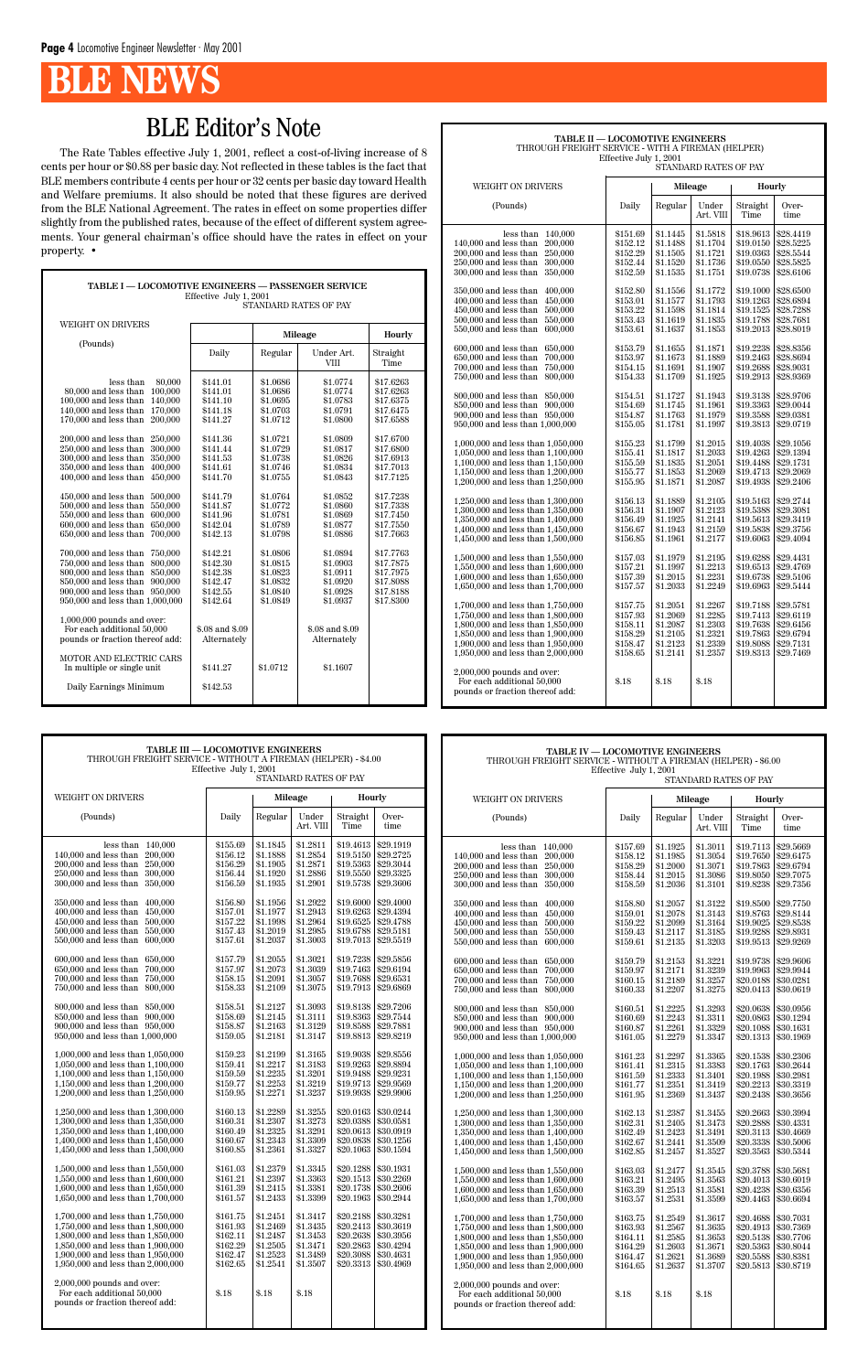# INDUSTRY NEWS BR

**TABLE V — LOCOMOTIVE ENGINEERS** LOCAL AND WAY FREIGHT SERVICE - WITH A FIREMAN (HELPER) Effective July 1, 2001 STANDARD RATES OF PAY WEIGHT ON DRIVERS **Mileage** | **Hourly** (Pounds) | Daily | Regular | Under | Straight | Over-Art. VIII | Time | time less than 140,000 <br>less than 200,000 <br>\$152.68 \$1.1544 \$1.2510 \$19.0850 \$28.6275 140,000 and less than 200,000 \$152.68 \$1.1544 \$1.2510 \$19.0850 \$28.6275<br>200,000 and less than 250,000 \$152.85 \$1.1561 \$1.2527 \$19.1063 \$28.6594 200,000 and less than 250,000 <br>250,000 and less than 300,000 <br>\$153.00 \$1.1576 \$1.2542 \$19.1250 \$28.6875  $250,000$  and less than  $300,000$ 300,000 and less than 350,000 <br>\$153.13 \ \$1.1591 \ \$1.2557 \ \$19.1413 \ \$28.7119 350,000 and less than 400,000 \$153.36 \$1.1612 \$1.2578 \$19.1700 \$28.7550 \$400,000 and less than 450,000 \$153.57 \$1.1633 \$1.2599 \$19.1963 \$28.7944 400,000 and less than 450,000 \$153.57 \$1.1633 \$1.2599 \$19.1963 \$28.7944<br>450,000 and less than 500,000 \$153.78 \$1.1654 \$1.2620 \$19.2225 \$28.8338  $\begin{array}{|l|l|l|l|l|}\n 450,000 & 500,000 & 5153.78 & 51.1654 & 51.2620 & 519.2225 & 528.8338 \\
 500.000 & and less than & 550.000 & 5153.99 & 51.1675 & 51.2641 & 519.2488 & 528.8731\n\end{array}$ 500,000 and less than 550,000 \$153.99 \$1.1675 \$1.2641 \$19.2488 \$28.8731<br>550,000 and less than 600,000 \$154.17 \$1.1693 \$1.2659 \$19.2713 \$28.9069 550,000 and less than  $600,000$  | \$154.17 | \$1.1693 | \$1.2659 600,000 and less than 650,000 \$154.35 \$1.1711 \$1.2677 \$19.2938 \$28.9406<br>650,000 and less than 700,000 \$154.53 \$1.1729 \$1.2695 \$19.3163 \$28.9744 650,000 and less than 700,000 <br>
700,000 and less than 750,000 <br>
8154.71 <br>
81.1747 <br>
81.2713 <br>
819.3388 <br>
829.0081 700,000 and less than 750,000  $\begin{array}{|l|l|l|l|l|} \hline 750,000 & 154.71 & 1.1747 & 1.2713 & 1.9388 & 1.2730 \\ \hline 750,000 & and less than & 800,000 & 1.1765 & 1.1765 & 1.2731 & 1.93613 & 1.289.0419 \\ \hline \end{array}$ 750,000 and less than 800,000 800,000 and less than 850,000 \$155.07 \$1.1783 \$1.2749 \$19.3838 \$29.0756<br>850,000 and less than 900,000 \$155.25 \$1.1801 \$1.2767 \$19.4063 \$29.1094 850,000 and less than 900,000 \$155.25 \$1.1801 \$1.2767 \$19.4063 \$29.1094<br>900,000 and less than 950,000 \$155.43 \$1.1819 \$1.2785 \$19.4288 \$29.1431 900,000 and less than 950,000 \$155.43 \$1.1819 \$1.2785 \$19.4288 \$29.1431<br>950,000 and less than 1,000,000 \$155.61 \$1.1837 \$1.2803 \$19.4513 \$29.1769  $950,000$  and less than  $1,000,000$ 1,000,000 and less than 1,050,000 <br>1,050,000 and less than 1,100,000 <br>\$155.97 \\$1.1873 \\$1.2839 \\$19.4963 \\$29.2444 1,050,000 and less than 1,100,000 \$155.97 \$1.1873 \$1.2839 \$19.4963 \$29.2444<br>1,100,000 and less than 1,150,000 \$156.15 \$1.1891 \$1.2857 \$19.5188 \$29.2781 1,100,000 and less than 1,150,000 \$156.15 \$1.1891 \$1.2857 \$19.5188 \$29.2781<br>1,150,000 and less than 1,200,000 \$156.33 \$1.1909 \$1.2875 \$19.5413 \$29.3119 1,150,000 and less than 1,200,000 \$156.33 \$1.1909 \$1.2875 \$19.5413 \$29.3119<br>1,200,000 and less than 1,250,000 \$156.51 \$1.1927 \$1.2893 \$19.5638 \$29.3456 1,200,000 and less than  $1,250,000$ 1,250,000 and less than 1,300,000 \$156.69 \$1.1945 \$1.2911 \$19.5863 \$29.3794<br>1,300,000 and less than 1,350,000 \$156.87 \$1.1963 \$1.2929 \$19.6088 \$29.4131 1,300,000 and less than 1,350,000 \$156.87 \$1.1963 \$1.2929 \$19.6088 \$29.4131<br>1,350,000 and less than 1,400,000 \$157.05 \$1.1981 \$1.2947 \$19.6313 \$29.4469  $1,350,000$  and less than  $1,400,000$  \$157.05 \$1.1981 \$1.2947 \$19.6313 \$29.4469<br>1,400,000 and less than 1,450,000 \$157.23 \$1.1999 \$1.2965 \$19.6538 \$29.4806  $1,400,000$  and less than  $1,450,000$  \$157.23 \$1.1999 \$1.2965 \$19.6538 \$29.4806<br>1,450,000 and less than  $1,500,000$  \$157.41 \$1.2017 \$1.2983 \$19.6763 \$29.5144  $1,450,000$  and less than  $1,500,000$ 1,500,000 and less than 1,550,000 \$157.59 \$1.2035 \$1.3001 \$19.6988 \$29.5481<br>1,550,000 and less than 1,600,000 \$157.77 \$1.2053 \$1.3019 \$19.7213 \$29.5819 1,550,000 and less than 1,600,000 \$157.77 \$1.2053 \$1.3019 \$19.7213 \$29.5819<br>1,600,000 and less than 1,650,000 \$157.95 \$1.2071 \$1.3037 \$19.7438 \$29.6156 1,600,000 and less than 1,650,000 \$157.95 \$1.2071 \$1.3037 \$19.7438 \$29.6156<br>1,650,000 and less than 1,700,000 \$158.13 \$1.2089 \$1.3055 \$19.7663 \$29.6494 1,650,000 and less than 1,700,000 1,700,000 and less than 1,750,000 \$158.31 \$1.2107 \$1.3073 \$19.7888 \$29.6831 1,750,000 and less than 1,800,000 \$158.49 \$1.2125 \$1.3091 \$19.8113 \$29.7169 1,750,000 and less than 1,800,000 \$158.49 \$1.2125 \$1.3091 \$19.8113 \$29.7169<br>1,800,000 and less than 1,850,000 \$158.67 \$1.2143 \$1.3109 \$19.8338 \$29.7506 1,800,000 and less than 1,850,000 \$158.67 \$1.2143 \$1.3109 \$19.8338 \$29.7506<br>1,850,000 and less than 1,900,000 \$158.85 \$1.2161 \$1.3127 \$19.8563 \$29.7844  $1,850,000$  and less than  $1,900,000$  \$158.85 \$1.2161 \$1.3127 \$19.8563 \$29.7844<br>1,900,000 and less than  $1,950,000$  \$159.03 \$1.2179 \$1.3145 \$19.8788 \$29.8181 1,900,000 and less than 1,950,000 \$159.03 \$1.2179 \$1.3145 \$19.8788 \$29.8181<br>1,950,000 and less than 2,000,000 \$159.21 \$1.2197 \$1.3163 \$19.9013 \$29.8519  $1,950,000$  and less than  $2,000,000$ 2,000,000 pounds and over: For each additional  $50,000$  \$.18 \$.18 \$.18 pounds or fraction thereof add: Daily Earnings Minimum \$152.20

#### **TABLE VI — LOCOMOTIVE ENGINEERS**

LOCAL AND WAY FREIGHT SERVICE — WITHOUT A FIREMAN (HELPER) — \$4.00

Effective July 1, 2001 STANDARD RATES OF PAY

| WEIGHT ON DRIVERS                 |          | Mileage  |           | Hourly    |           |
|-----------------------------------|----------|----------|-----------|-----------|-----------|
|                                   |          |          |           |           |           |
| (Pounds)                          | Daily    | Regular  | Under     | Straight  | Over-     |
|                                   |          |          | Art. VIII | Time      | time      |
| less than<br>140,000              | \$156.25 | \$1.1901 | \$1.1989  | \$19.5313 | \$29.2969 |
| 140,000 and less than<br>200,000  | \$156.68 | \$1.1944 | \$1.2032  | \$19.5850 | \$29.3775 |
| 200,000 and less than<br>250,000  | \$156.85 | \$1.1961 | \$1.2049  | \$19.6063 | \$29.4094 |
| 250,000 and less than<br>300,000  | \$157.00 | \$1.1976 | \$1.2064  | \$19.6250 | \$29.4375 |
| 300,000 and less than<br>350,000  | \$157.15 | \$1.1991 | \$1.2079  | \$19.6438 | \$29.4656 |
| 350,000 and less than<br>400,000  | \$157.36 | \$1.2012 | \$1.2100  | \$19.6700 | \$29.5050 |
| 400,000 and less than<br>450,000  | \$157.57 | \$1.2033 | \$1.2121  | \$19.6963 | \$29.5444 |
| 450,000 and less than<br>500,000  | \$157.78 | \$1.2054 | \$1.2142  | \$19.7225 | \$29.5838 |
| 500,000 and less than<br>550,000  | \$157.99 | \$1.2075 | \$1.2163  | \$19.7488 | \$29.6231 |
| 550,000 and less than<br>600,000  | \$158.17 | \$1.2093 | \$1.2181  | \$19.7713 | \$29.6569 |
| 600,000 and less than<br>650,000  | \$158.35 | \$1.2111 | \$1.2199  | \$19.7938 | \$29.6906 |
| 650,000 and less than<br>700,000  | \$158.53 | \$1.2129 | \$1.2217  | \$19.8163 | \$29.7244 |
| 700.000 and less than<br>750,000  | \$158.71 | \$1.2147 | \$1.2235  | \$19,8388 | \$29.7581 |
| 750,000 and less than<br>800,000  | \$158.89 | \$1.2165 | \$1.2253  | \$19.8613 | \$29.7919 |
| 800,000 and less than<br>850,000  | \$159.07 | \$1.2183 | \$1.2271  | \$19.8838 | \$29.8256 |
| 850,000 and less than<br>900,000  | \$159.25 | \$1.2201 | \$1.2289  | \$19.9063 | \$29.8594 |
| 900,000 and less than<br>950,000  | \$159.43 | \$1.2219 | \$1.2307  | \$19.9288 | \$29.8931 |
| 950,000 and less than 1,000,000   | \$159.61 | \$1.2237 | \$1.2325  | \$19.9513 | \$29.9269 |
| 1,000,000 and less than 1,050,000 | \$159.79 | \$1.2255 | \$1.2343  | \$19.9738 | \$29.9606 |
| 1,050,000 and less than 1,100,000 | \$159.97 | \$1.2273 | \$1.2361  | \$19.9963 | \$29.9944 |
| 1,100,000 and less than 1,150,000 | \$160.15 | \$1.2291 | \$1.2379  | \$20.0188 | \$30.0281 |
| 1,150,000 and less than 1,200,000 | \$160.33 | \$1.2309 | \$1.2397  | \$20.0413 | \$30.0619 |
| 1,200,000 and less than 1,250,000 | \$160.51 | \$1.2327 | \$1.2415  | \$20.0638 | \$30.0956 |
| 1,250,000 and less than 1,300,000 | \$160.69 | \$1.2345 | \$1.2433  | \$20.0863 | \$30.1294 |
| 1,300,000 and less than 1,350,000 | \$160.87 | \$1.2363 | \$1.2451  | \$20.1088 | \$30.1631 |
| 1,350,000 and less than 1,400,000 | \$161.05 | \$1.2381 | \$1.2469  | \$20.1313 | \$30.1969 |
| 1,400,000 and less than 1,450,000 | \$161.23 | \$1.2399 | \$1.2487  | \$20.1538 | \$30.2306 |
| 1,450,000 and less than 1,500,000 | \$161.41 | \$1.2417 | \$1.2505  | \$20.1763 | \$30.2644 |
| 1,500,000 and less than 1,550,000 | \$161.59 | \$1.2435 | \$1.2523  | \$20.1988 | \$30.2981 |
| 1.550,000 and less than 1.600,000 | \$161.77 | \$1.2453 | \$1.2541  | \$20.2213 | \$30.3319 |
| 1,600,000 and less than 1,650,000 | \$161.95 | \$1.2471 | \$1.2559  | \$20.2438 | \$30.3656 |
| 1,650,000 and less than 1,700,000 | \$162.13 | \$1.2489 | \$1.2577  | \$20.2663 | \$30.3994 |
| 1,700,000 and less than 1,750,000 | \$162.31 | \$1.2507 | \$1.2595  | \$20.2888 | \$30.4331 |
| 1,750,000 and less than 1,800,000 | \$162.49 | \$1.2525 | \$1.2613  | \$20.3113 | \$30.4669 |
| 1.800,000 and less than 1.850,000 | \$162.67 | \$1.2543 | \$1.2631  | \$20.3338 | \$30.5006 |
| 1,850,000 and less than 1,900,000 | \$162.85 | \$1.2561 | \$1.2649  | \$20.3563 | \$30.5344 |
| 1,900,000 and less than 1,950,000 | \$163.03 | \$1.2579 | \$1.2667  | \$20.3788 | \$30.5681 |
| 1,950,000 and less than 2,000,000 | \$163.21 | \$1.2597 | \$1.2685  | \$20.4013 | \$30.6019 |
| $2,000,000$ pounds and over:      |          |          |           |           |           |
| For each additional 50,000        | \$.18    | \$.18    | \$.18     |           |           |
| pounds or fraction thereof add:   |          |          |           |           |           |
| Daily Earnings Minimum            | \$157.20 |          |           |           |           |
|                                   |          |          |           |           |           |

**TABLE VII — LOCOMOTIVE ENGINEERS**

| ТАВЫЕ УП — БОСОЖО П УЕ ЕЛИЛЕЕВЭ<br>LOCAL AND WAY FREIGHT SERVICE — WITHOUT A FIREMAN (HELPER) — \$6.00<br>Effective July1, 2001<br>STANDARD RATES OF PAY          |                                                          |                                                          |                                                          |                                                               |                                                               |  |  |
|-------------------------------------------------------------------------------------------------------------------------------------------------------------------|----------------------------------------------------------|----------------------------------------------------------|----------------------------------------------------------|---------------------------------------------------------------|---------------------------------------------------------------|--|--|
| WEIGHT ON DRIVERS                                                                                                                                                 |                                                          |                                                          | Mileage                                                  |                                                               | Hourly                                                        |  |  |
| (pounds)                                                                                                                                                          | Daily                                                    | Regular                                                  | Under<br>Art. VIII                                       | Straight<br>Time                                              | Over-<br>time                                                 |  |  |
| less than 140,000<br>140,000 and less than<br>200,000<br>200,000 and less than<br>250,000<br>250,000 and less than<br>300,000<br>300.000 and less than<br>350,000 | \$158.25<br>\$158.68<br>\$158.85<br>\$159.00<br>\$159.15 | \$1.2101<br>\$1.2144<br>\$1.2161<br>\$1.2176<br>\$1.2191 | \$1.3067<br>\$1.3110<br>\$1.3127<br>\$1.3142<br>\$1.3157 | \$19.7813<br>\$19,8350<br>\$19,8563<br>\$19,8750<br>\$19.8938 | \$29.6719<br>\$29.7525<br>\$29.7844<br>\$29.8125<br>\$29,8406 |  |  |

350,000 and less than 400,000 \$159.36 \$1.2212 \$1.3178 \$19.9200 \$29.8800<br>400,000 and less than 450,000 \$159.57 \$1.2233 \$1.3199 \$19.9463 \$29.9194 400,000 and less than 450,000 \$159.57 \$1.2233 \$1.3199 \$19.9463 \$29.9194<br>450,000 and less than 500,000 \$159.78 \$1.2254 \$1.3220 \$19.9725 \$29.9588 450,000 and less than 500,000 \$159.78 \$1.2254 \$1.3220 \$19.9725 \$29.9588<br>500,000 and less than 550,000 \$159.99 \$1.2275 \$1.3241 \$19.9988 \$29.9981 500,000 and less than 550,000 \$159.99 \$1.2275 \$1.3241 \$19.9988 \$29.9981 \$50,000 and less than 600,000 \$160.17 \$1.2293 \$1.3259 \$20.0213 \$30.0319

 $\begin{array}{|l|l|l|l|l|} \hline 600,000\text{ and less than} & 650,000 & 8160.35 & 81.2311 & 81.3277 & 820.0438 & 830.0656 \\ \hline 650,000\text{ and less than} & 700,000 & 8160.71 & 81.2347 & 81.3213 & 820.0663 & 830.0994 \\ \hline \end{array}$ 650,000 and less than 700,000 \$160.53 \$1.2329 \$1.3295 \$20.0663 \$30.0994<br>700,000 and less than 750,000 \$160.71 \$1.2347 \$1.3313 \$20.0888 \$30.1331 700,000 and less than 750,000 \$160.71 \$1.2347 \$1.3313 \$20.0888 \$30.1331<br>750,000 and less than 800,000 \$160.89 \$1.2365 \$1.3331 \$20.1113 \$30.1669

800,000 and less than 850,000 <br>\$161.07 \ \$1.2383 \ \$1.3349 \ \$20.1338 \ \$30.2006

 $550,000$  and less than  $600,000$ 

 $750,000$  and less than  $800,000$ 

| 850,000 and less than 900,000<br>900,000 and less than 950,000<br>950,000 and less than 1,000,000                                                                                                                          | \$161.25<br>\$161.43<br>\$161.61                                     | \$1.2401<br>\$1.2419<br>\$1.2437                                     | \$1.3367<br>\$1.3385<br>\$1.3403                                     |                          | $$20.1563 \mid $30.2344$<br>$$20.1788$ \s30.2681<br>$$20.2013 \;   \; $30.3019$                                                          |                                                                                                                                                                     |                                                                  |                                                     |                                                               |
|----------------------------------------------------------------------------------------------------------------------------------------------------------------------------------------------------------------------------|----------------------------------------------------------------------|----------------------------------------------------------------------|----------------------------------------------------------------------|--------------------------|------------------------------------------------------------------------------------------------------------------------------------------|---------------------------------------------------------------------------------------------------------------------------------------------------------------------|------------------------------------------------------------------|-----------------------------------------------------|---------------------------------------------------------------|
| 1,000,000 and less than 1,050,000<br>1,050,000 and less than 1,100,000<br>1,100,000 and less than 1,150,000<br>1,150,000 and less than 1,200,000                                                                           | \$161.79<br>\$161.97<br>\$162.15<br>\$162.33                         | \$1.2455<br>\$1.2473<br>\$1.2491<br>\$1.2509                         | \$1.3421<br>\$1.3439<br>\$1.3457<br>\$1.3475                         |                          | $$20.2238 \;   \; $30.3356$<br>$$20.2463 \;   \; $30.3694$<br>\$20.2688 \$30.4031<br>$$20.2913 \;   \; $30.4369$                         |                                                                                                                                                                     | <b>TABLE IX - LOCOMOTIVE ENGINEERS</b><br>Effective July 1, 2001 | YARD SERVICE 5 DAY - WITHOUT A FIREMAN - \$4.00     |                                                               |
| 1,200,000 and less than 1,250,000                                                                                                                                                                                          | \$162.51                                                             | \$1.2527                                                             | \$1.3493                                                             |                          | $$20.3138 \mid $30.4706$                                                                                                                 | <b>WEIGHT ON DRIVERS</b>                                                                                                                                            |                                                                  |                                                     | Hourly                                                        |
| 1,250,000 and less than 1,300,000<br>1,300,000 and less than 1,350,000                                                                                                                                                     | \$162.69<br>\$162.87                                                 | \$1.2545<br>\$1.2563                                                 | \$1.3511<br>\$1.3529                                                 |                          | $$20.3363 \;   \; $30.5044$<br>$$20.3588 \;   \; $30.5381$                                                                               | (Pounds)                                                                                                                                                            | Daily                                                            | Straight Time                                       | Overtime                                                      |
| 1,350,000 and less than 1,400,000<br>1,400,000 and less than 1,450,000<br>1,450,000 and less than 1,500,000                                                                                                                | \$163.05<br>\$163.23<br>\$163.41                                     | \$1.2581<br>\$1.2599<br>\$1.2617                                     | \$1.3547<br>\$1.3565<br>\$1.3583                                     |                          | $$20.3813 \;   \; $30.5719$<br>$$20.4038 \; \; $30.6056$<br>\$20.4263   \$30.6394                                                        | less than 500,000<br>$500.000$ and less than<br>550,000                                                                                                             | \$165.74<br>\$165.99                                             | \$20.72<br>\$20.75                                  | \$31.0763<br>\$31.1231                                        |
| 1,500,000 and less than 1,550,000<br>1,550,000 and less than 1,600,000<br>1,600,000 and less than 1,650,000<br>1,650,000 and less than 1,700,000                                                                           | \$163.59<br>\$163.77<br>\$163.95<br>\$164.13                         | \$1.2635<br>\$1.2653<br>\$1.2671<br>\$1.2689                         | \$1.3601<br>\$1.3619<br>\$1.3637<br>\$1.3655                         |                          | \$20.4488 \$30.6731<br>$$20.4713 \;   \; $30.7069$<br>\$20.4938   \$30.7406<br>$$20.5163 \mid $30.7744$                                  | 550,000 and less than 600,000<br>600,000 and less than 650,000<br>650,000 and less than 700,000<br>700,000 and less than 750,000                                    | \$166.21<br>\$166.42<br>\$166.64<br>\$166.86                     | \$20.78<br>\$20.80<br>\$20.83<br>\$20.86            | \$31.1644<br>\$31.2038<br>\$31.2450<br>\$31.2863              |
| 1,700,000 and less than 1,750,000<br>1,750,000 and less than 1,800,000<br>1,800,000 and less than 1,850,000<br>1,850,000 and less than 1,900,000<br>1,900,000 and less than 1,950,000<br>1,950,000 and less than 2,000,000 | \$164.31<br>\$164.49<br>\$164.67<br>\$164.85<br>\$165.03<br>\$165.21 | \$1,2707<br>\$1,2725<br>\$1.2743<br>\$1,2761<br>\$1,2779<br>\$1,2797 | \$1.3673<br>\$1.3691<br>\$1.3709<br>\$1.3727<br>\$1.3745<br>\$1.3763 | $$20.6288 \mid $30.9431$ | \$20.5388 \$30.8081<br>$$20.5613 \mid $30.8419$<br>$$20.5838 \; \; $30.8756$<br>$$20.6063 \; \; $30.9094$<br>$$20.6513 \;   \; $30.9769$ | 750,000 and less than 800,000<br>800,000 and less than 850,000<br>850,000 and less than 900,000<br>900,000 and less than 950,000<br>950,000 and less than 1,000,000 | \$167.07<br>\$167.29<br>\$167.50<br>\$167.72<br>\$167.94         | \$20.88<br>\$20.91<br>\$20.94<br>\$20.97<br>\$20.99 | \$31.3256<br>\$31.3669<br>\$31.4063<br>\$31.4475<br>\$31.4888 |
| $2,000,000$ pounds and over:<br>For each additional 50,000<br>pounds or fraction thereof add:                                                                                                                              | \$.18                                                                | \$.18                                                                | \$.18                                                                |                          |                                                                                                                                          | For each additional 50,000<br>pounds over 1,000,000 or<br>fraction thereof add:                                                                                     | \$0.215                                                          |                                                     |                                                               |
| Daily Earnings Minimum                                                                                                                                                                                                     | \$159.20                                                             |                                                                      |                                                                      |                          |                                                                                                                                          |                                                                                                                                                                     |                                                                  |                                                     |                                                               |

#### **TABLE VIII — LOCOMOTIVE ENGINEERS** YARD SERVICE 5 DAY — WITH A FIREMAN Effective July 1, 2001

| WEIGHT ON DRIVERS                                                                                                                  |                                              |                                          | Hourly                                           |
|------------------------------------------------------------------------------------------------------------------------------------|----------------------------------------------|------------------------------------------|--------------------------------------------------|
| (Pounds)                                                                                                                           | Daily                                        | Straight Time                            | Overtime                                         |
| 500,000<br>less than<br>500,000 and less than 550,000<br>550,000 and less than 600,000<br>600,000 and less than 650,000            | \$161.74<br>\$161.99<br>\$162.15<br>\$162.31 | \$20.22<br>\$20.25<br>\$20.27<br>\$20.29 | \$30,3263<br>\$30.3731<br>\$30.4031<br>\$30.4331 |
| 650,000 and less than 700,000<br>700,000 and less than 750,000<br>750,000 and less than<br>800,000                                 | \$162.47<br>\$162.63<br>\$162.79             | \$20.31<br>\$20.33<br>\$20.35            | \$30.4631<br>\$30.4931<br>\$30.5231              |
| 800,000 and less than 850,000<br>850,000 and less than 900,000<br>900,000 and less than 950,000<br>950,000 and less than 1,000,000 | \$162.95<br>\$163.11<br>\$163.27<br>\$163.43 | \$20.37<br>\$20.39<br>\$20.41<br>\$20.43 | \$30.5531<br>\$30.5831<br>\$30.6131<br>\$30.6431 |
| For each additional 50,000<br>pounds over 1,000,000 or<br>fraction thereof add:                                                    | \$0.16                                       |                                          |                                                  |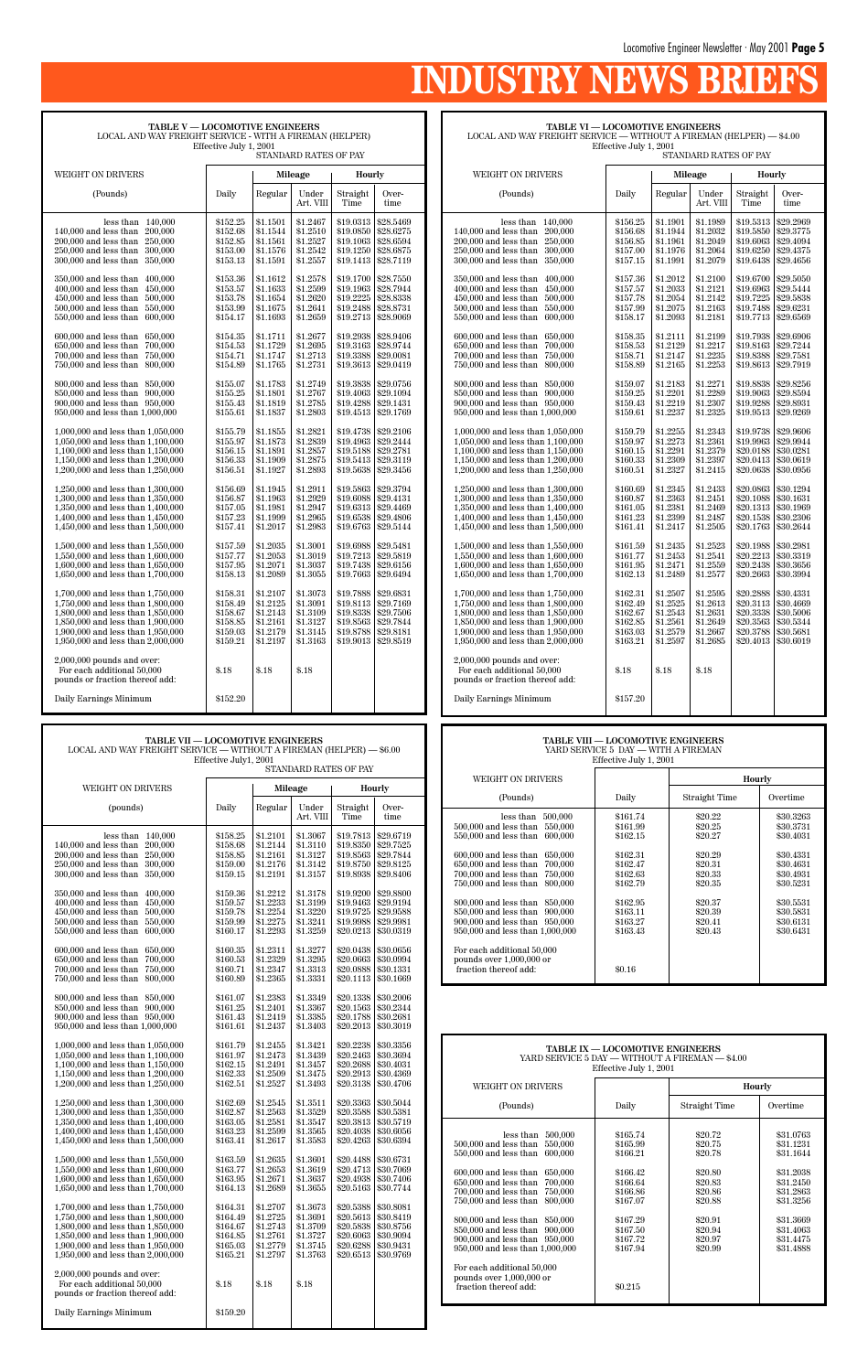# **BLE NEWS**

**TABLE X — LOCOMOTIVE ENGINEERS** YARD SERVICE 5 DAY — WITHOUT A FIREMAN — \$6.00 Effective July 1, 2001

| WEIGHT ON DRIVERS                                                                                                                                                                                                                                                                                                                                                                                                                                                        |                                                                                                                                             | Hourly                                                                                                                |                                                                                                                                             |
|--------------------------------------------------------------------------------------------------------------------------------------------------------------------------------------------------------------------------------------------------------------------------------------------------------------------------------------------------------------------------------------------------------------------------------------------------------------------------|---------------------------------------------------------------------------------------------------------------------------------------------|-----------------------------------------------------------------------------------------------------------------------|---------------------------------------------------------------------------------------------------------------------------------------------|
| (Pounds)                                                                                                                                                                                                                                                                                                                                                                                                                                                                 | Daily                                                                                                                                       | Straight Time                                                                                                         | Overtime                                                                                                                                    |
| 500,000<br>less than<br>500,000 and less than<br>550,000<br>550,000 and less than<br>600,000<br>600,000 and less than<br>650,000<br>650,000 and less than<br>700,000<br>700,000 and less than<br>750,000<br>750,000 and less than<br>800,000<br>800,000 and less than 850,000<br>850,000 and less than<br>900,000<br>900,000 and less than 950,000<br>950,000 and less than 1,000,000<br>For each additional 50,000<br>pounds over 1,000,000 or<br>fraction thereof add: | \$167.74<br>\$167.99<br>\$168.21<br>\$168.42<br>\$168.64<br>\$168.86<br>\$169.07<br>\$169.29<br>\$169.50<br>\$169.72<br>\$169.94<br>\$0.215 | \$20.97<br>\$21.00<br>\$21.03<br>\$21.05<br>\$21.08<br>\$21.11<br>\$21.13<br>\$21.16<br>\$21.19<br>\$21.22<br>\$21.24 | \$31.4513<br>\$31.4981<br>\$31.5394<br>\$31.5788<br>\$31.6200<br>\$31.6613<br>\$31.7006<br>\$31.7419<br>\$31.7813<br>\$31.8225<br>\$31.8638 |

| <b>TABLE XI - LOCOMOTIVE ENGINEERS</b><br>YARD SERVICE 6-7 DAY - WITH A FIREMAN<br>Effective January 1, 2001                                                                                                                                                                                                                                                                                                                                                             |                                                                                                                                            |                                                                                                                       |                                                                                                                                             |  |  |  |  |  |
|--------------------------------------------------------------------------------------------------------------------------------------------------------------------------------------------------------------------------------------------------------------------------------------------------------------------------------------------------------------------------------------------------------------------------------------------------------------------------|--------------------------------------------------------------------------------------------------------------------------------------------|-----------------------------------------------------------------------------------------------------------------------|---------------------------------------------------------------------------------------------------------------------------------------------|--|--|--|--|--|
| <b>WEIGHT ON DRIVERS</b>                                                                                                                                                                                                                                                                                                                                                                                                                                                 |                                                                                                                                            | Hourly                                                                                                                |                                                                                                                                             |  |  |  |  |  |
| (Pounds)                                                                                                                                                                                                                                                                                                                                                                                                                                                                 | Daily                                                                                                                                      | Straight Time                                                                                                         | Overtime                                                                                                                                    |  |  |  |  |  |
| 550,000<br>less than<br>550,000<br>500,000 and less than<br>550,000 and less than<br>600,000<br>600,000 and less than<br>650,000<br>650,000 and less than<br>700,000<br>700,000 and less than<br>750,000<br>800,000<br>750,000 and less than<br>800,000 and less than 850,000<br>850,000 and less than<br>900,000<br>900,000 and less than 950,000<br>950,000 and less than 1,000,000<br>For each additional 50,000<br>pounds over 1,000,000 or<br>fraction thereof add: | \$150.64<br>\$150.85<br>\$151.03<br>\$151.21<br>\$151.39<br>\$151.57<br>\$151.75<br>\$151.93<br>\$152.11<br>\$152.29<br>\$152.47<br>\$0.18 | \$18.83<br>\$18.86<br>\$18.88<br>\$18.90<br>\$18.92<br>\$18.95<br>\$18.97<br>\$18.99<br>\$19.01<br>\$19.04<br>\$19.06 | \$28.2450<br>\$28.2844<br>\$28.3181<br>\$28.3519<br>\$28.3856<br>\$28.4194<br>\$28.4531<br>\$28.4869<br>\$28.5206<br>\$28.5544<br>\$28.5881 |  |  |  |  |  |

|                                                                                                                                                                                                                                                                                                                                                                                                                                                         | TABLE XII - LOCOMOTIVE ENGINEERS<br>Effective July 1, 2001                                                                                 | YARD SERVICE 6-7 DAY - WITHOUT A FIREMAN - \$4.00                                                                     |                                                                                                                                             |                                                                                                                                                                                                                                                                                                                                                                                                                                                       | <b>TABLE XIII - LOCOMOTIVE ENGINEERS</b><br>Effective July 1, 2001                                                                         | YARD SERVICE 6-7 DAY — WITHOUT A FIREMAN — \$6.00                                                                     |                                                                                                                                             |
|---------------------------------------------------------------------------------------------------------------------------------------------------------------------------------------------------------------------------------------------------------------------------------------------------------------------------------------------------------------------------------------------------------------------------------------------------------|--------------------------------------------------------------------------------------------------------------------------------------------|-----------------------------------------------------------------------------------------------------------------------|---------------------------------------------------------------------------------------------------------------------------------------------|-------------------------------------------------------------------------------------------------------------------------------------------------------------------------------------------------------------------------------------------------------------------------------------------------------------------------------------------------------------------------------------------------------------------------------------------------------|--------------------------------------------------------------------------------------------------------------------------------------------|-----------------------------------------------------------------------------------------------------------------------|---------------------------------------------------------------------------------------------------------------------------------------------|
| WEIGHT ON DRIVERS                                                                                                                                                                                                                                                                                                                                                                                                                                       |                                                                                                                                            |                                                                                                                       | Hourly                                                                                                                                      | WEIGHT ON DRIVERS                                                                                                                                                                                                                                                                                                                                                                                                                                     |                                                                                                                                            |                                                                                                                       | Hourly                                                                                                                                      |
| (Pounds)                                                                                                                                                                                                                                                                                                                                                                                                                                                | Daily                                                                                                                                      | Straight Time                                                                                                         | Overtime                                                                                                                                    | (Pounds)                                                                                                                                                                                                                                                                                                                                                                                                                                              | Daily                                                                                                                                      | Straight Time                                                                                                         | Overtime                                                                                                                                    |
| less than $500,000$<br>500,000 and less than 550,000<br>550,000 and less than 600,000<br>600,000 and less than 650,000<br>700,000<br>650,000 and less than<br>700,000 and less than 750,000<br>750,000 and less than 800,000<br>800,000 and less than 850,000<br>850,000 and less than 900,000<br>900,000 and less than 950,000<br>950,000 and less than 1,000,000<br>For each additional 50,000<br>pounds over $1,000,000$ or<br>fraction thereof add: | \$154.64<br>\$154.85<br>\$155.03<br>\$155.21<br>\$155.39<br>\$155.57<br>\$155.75<br>\$155.93<br>\$156.11<br>\$156.29<br>\$156.47<br>\$0.18 | \$19.33<br>\$19.36<br>\$19.38<br>\$19.40<br>\$19.42<br>\$19.45<br>\$19.47<br>\$19.49<br>\$19.51<br>\$19.54<br>\$19.56 | \$28.9950<br>\$29.0344<br>\$29.0681<br>\$29.1019<br>\$29.1356<br>\$29.1694<br>\$29.2031<br>\$29.2369<br>\$29.2706<br>\$29.3044<br>\$29.3381 | less than 500,000<br>500,000 and less than 550,000<br>550,000 and less than 600,000<br>600,000 and less than 650,000<br>650,000 and less than<br>700.000<br>700,000 and less than 750,000<br>750,000 and less than 800,000<br>800,000 and less than 850,000<br>850,000 and less than 900,000<br>900,000 and less than 950,000<br>950,000 and less than 1,000,000<br>For each additional 50,000<br>pounds over $1,000,000$ or<br>fraction thereof add: | \$156.64<br>\$156.85<br>\$157.03<br>\$157.21<br>\$157.39<br>\$157.57<br>\$157.75<br>\$157.93<br>\$158.11<br>\$158.29<br>\$158.47<br>\$0.18 | \$19.58<br>\$19.61<br>\$19.63<br>\$19.65<br>\$19.67<br>\$19.70<br>\$19.72<br>\$19.74<br>\$19.76<br>\$19.79<br>\$19.81 | \$29.3700<br>\$29.4094<br>\$29.4431<br>\$29.4769<br>\$29.5106<br>\$29.5444<br>\$29.5781<br>\$29.6119<br>\$29.6456<br>\$29.6794<br>\$29.7131 |

#### Judge delays derailment trial

## **NEWS BRIEFS**

The trial of a 21-year-old man accused of causing a fatal train derailment has been put on hold for one month.

Andrew Goltz was scheduled to plead guilty to causing the Aug. 26, 2000, derailment that led to the death of conductor Brad Davis and severe injuries to locomotive engineer Dennis Baum, employees of the Dakota, Minnesota & Eastern Railroad.

However, a guilty plea would mean Goltz could face a mandatory sentence of life in prison. U.S. District Judge Lawrence Piersol gave Goltz and his attorneys one month to present written arguments. Piersol said he couldn't accept the plea until Goltz knows what penalty he could face. Goltz has admitted to investigators that he broke a lock off the DM&E switch, moved it and covered a warning reflector with a plastic garbage bag. The diverted track caused a train to plow into parked boxcars, killing Davis and injuring Baum. Goltz told investigators that he switched the tracks as a prank, but later argued that he was too drunk and high to waive his rights to talk to police without a lawyer. At the time of the derailment, Goltz said he was taking 20 to 30 over-the-counter motion sickness pills. He said the purposeful overdose produced a hallucinogenic effect. •

#### Hackers shut down STB website

Hackers knocked the Surface Transportation Board's website offline on April 30, leaving it unable to post railroad decisions or use e-mail. The site was still down five days after the initial incident.

The STB is responsible for oversight of the nation's railroad industry, and sends out rulings on mergers and other railroad activities daily. Their e-mail list has over 2,000 subscribers.

The site also contains news releases, economic statistics and past decisions. It is not known whether any information on the site was altered or destroyed.

STB and government investigators do not yet know who is responsible for the attack, or from what country it originated. •

On April 25, members of a Congressional Subcommittee voiced frustration with the Federal Railroad Administration's (FRA) slow implementation of a loan program created to provide federal assistance for badly needed rail infrastructure improvements. The Railroad Rehabilitation and Improvement Financing (RRIF) Program was established as part of 1998's Transportation Equity Act for the 21st Century (TEA 21) and authorizes \$3.5 billion in direct and guaranteed loans for rail equipment and infrastructure. As written, \$1 billion of that total is dedicated to smaller (Class II and Class III) railroads. Since TEA 21's passage, however, regulations enacted by the previous Administration, as well as a June 23, 2000, memo between the Department of Transportation and the Office of Management

### House panel rebukes FRA

and Budget, have crippled the effectiveness of the loan program. Funds have yet to be provided in any Presidential budget proposal to support the program.

The program must be made operative immediately, Chairman Don Young said. •

When we last heard of Ronald J. Conway, he was leaving CSX Corp. nearly a year ago as it grappled with safety issues and falling profits.

Conway, a former Conrail Inc. executive, joined CSX amid high hopes he could lead a smooth transition with his old company.

But the whole Eastern rail system got jammed up after the

Conrail merger, and Conway became the fall guy.

Last April, Conway left CSX's Jacksonville, Fla., office after profits plummeted.

At the time, there was speculation about how much the company paid Conway to leave. But nobody was saying just how sweet the deal was.

That changed last week when CSX disclosed it paid Conway at least \$1.2 million in cash and stock in a severance agreement. It also increased his pension by 15 percent.

The deal was confidential until it was disclosed in CSX's annual report filed with the U.S. Securities and Exchange Commission.

The package included \$1 million in a combination of

#### CSX annual report reveals value of Conway deal

cash, stock and a bonus. Conway got another 9,490 shares around June 30, when the stock was trading at \$21.19, or about \$200,000. •

Norfolk Southern Corp. defended its plans to close a rail car repair shop that employs 320 people, breaking the promise it made two years ago to keep the shop open.

The Hollidaysburg Car Shop is on NS's Death Row. NS says the facility is a drain, tapping \$7 million from the company last year. When Conrail was divided two years ago, NS's take included the Hollidaysburg shop. Now, Hollidaysburg is scheduled for shutdown Sept. 1. But rail labor charges that NS promised to keep work flowing into the shop and to make capital investments, including \$4 million at Hollidaysburg — one promise all sides agree was never kept. The company acknowledged that it promised to invest \$4 million at the shop, saying that making it now, in sight of the shutdown, would make poor economic sense. •

#### NS defends plan to shut car shop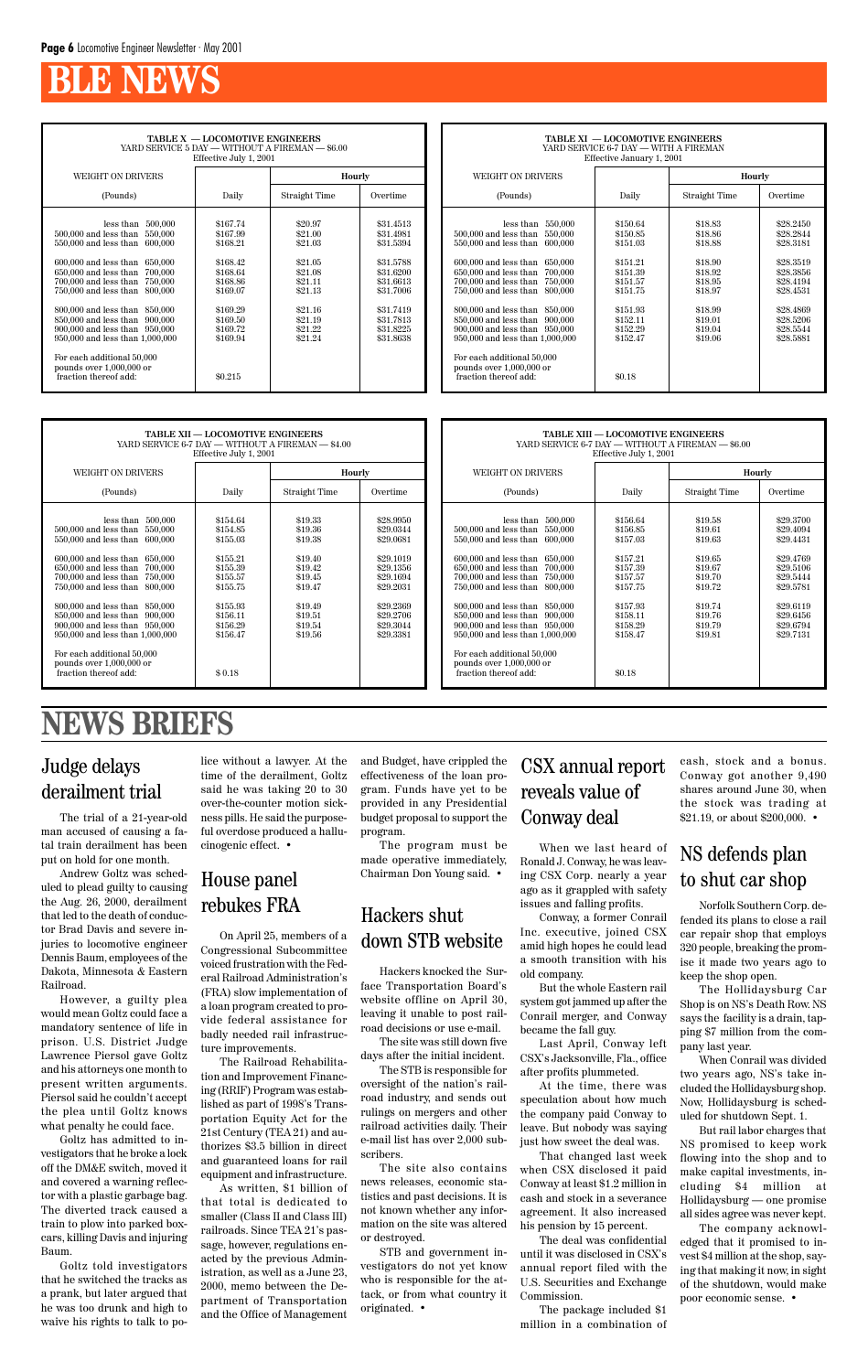# **CANADIAN SPOTLIGHT**

At its regular board meeting on April 17, Canadian National Railway's Board of Directors approved pension improvements for Locomotive Engineers and Rail Traffic Controllers, BLE Canadian Director Gilles Hallé announced.

The union representatives unanimously agreed to improvements in the pension formula, as of Jan. 1, 2001, from 1.5%/2% for past and future service for all active unionized employee members of the CN Pension Plan in Canada as of such date. This motion also included improving the pension formula to 1.7%/2% as of Jan. 1, 2002, on the same basis for unionized employee members of the CN Pension Plan in Canada who are active as of Jan. 1, 2002.

All unions (BLE, BMWE, CAW, UTU, IBEW and the Police Association) have agreed to use the improvement account money to realize the new benefits. The estimated cost is \$223 million for these changes, which will be distributed to pensioners in direct lifetime monthly pension increases.

"This is over and above the previous improvement for our retired members, which cost over \$140 million, last January," Brother Hallé said.

According to BLE Canadian Di-

CLEVELAND, le 17 avril — Aujourd'hui, à sa réunion régulière du Comité de retraite, le Conseil d'administration du Canadien National a approuvé des améliorations au régime de retraite pour les ingénieurs de locomotives et les contrôleurs de la circulation ferroviaire, a annoncé Gilles Hallé, Directeur canadien de la FIL.

Les représentants syndicaux ont convenu à l'unanimité les améliorations à la formule de calcul des droits à pension, à compter du 1er janvier 2001, en la faisant passer de 1,5%-2% dans le cas des services passés et futurs de l'ensemble de l'effectif syndiqué participant au Régime de retraite du CN au Canada à cette date. Cette proposition comportant également une amélioration de la formule en la portant à 1,7%-2% à compter du 1er janvier 2002 selon les mêmes conditions pour les syndiqués participant au Régime de retraite du CN au Canada qui seront actifs en date du 1er janvier 2002.

Tous les syndicats (FIL, FPEV, TCA, TUT, FIOE et l'Association des policiers) ont convenu unanimement d'utiliser l'argent disponible dans leurs comptes d'amélioration respectifs afin de réaliser de nouveaux bénéfices. Le coût estimatif de ces changements est de 223 M\$, qui seront distribués aux bénéficiaires de rente sous forme d'augmentations à vie des rentes mensuelles.

The maximum contribution per year will be lowered from \$6,077.00 for 2000 to \$5,945.00 for 2001 and to \$5,808.00 for 2002 (based on a projected Y.M.P.E. at \$39,000.00 for  $2002$ ).  $\bullet$ 

«␣ Ces améliorations s'ajoutent aux améliorations précédentes pour les membres à la retraite, qui a coûté plus de 140 M\$ en janvier dernier␣ », a dit Confrère Hallé.

Selon le Directeur canadien, Monsieur Hallé, depuis les trois dernières années, la Fraternité a pu augmenter la rente mensuelle future des membres par plus de 400\$ sans aucune augmentation des contributions.

Meal packages for the 2001 EUMA are limited to the first 250 people who register. The deadline for meal packages is August 12, and members should note that *no meal packages will be sold at the door*. The cost of the meal package is \$95 per person. At the banquet on August 23, members will have a choice of filet mignon or stuffed flounder.

Le Comité de retraite, qui a remplacé le Conseil de retraite du CN, a été mis sur pied l'année dernière suite à la dernière ronde de négociations nationales. Son rôle inclut la recommandation d'améliorations à la formule de calcul des droits à pension en utilisant les sommes disponibles dans les comptes d'amélioration et d'indexation.

Questions should be directed to Arrangements Chairman Sonny Kertesz at the address below, or by calling or e-mailing (732) 458-7642 or  $\le$ sonny $912@$ aol.com>.

Le Comité de retraite du CN est unique au Canada du fait qu'il a l'autorité de recommander des améliorations aux indemnités de retraite des employés syndiqués à l'extérieur des négociations des conventions collectives.

Confrère Hallé remercie tous les Présidents généraux du CN pour leur appui.

La moyenne requise du maximum des gains ouvrant droit à pension pour obtenir la rente maximum sera diminuée de 95 325\$ à 93 410\$ pour l'an 2000 et à 91 600\$ pour 2002 (basée sur un MGAP projeté à 39 000\$ pour 2002).

La contribution annuelle maximale sera réduite de 6 077\$ pour 2000 à 5 945\$ pour 2001 et à 5 808\$ pour 2002 (basée sur un MGAP projeté à 39 000\$ pour 2002). •

#### La Fil A Obtenu Des Améliorations Au Régime De Retraite Pour Les Travailleurs Du CN

rector Hallé, over the last three years the Brotherhood has been able to increase the members' future monthly pension by over \$400 without any increase in contributions.

The Pension Committee, which replaced CN's Pension Board, was formed last year following the last round of national negotiations. Its role includes recommending pension improvements using available funds in the Escalation and Improvement Accounts.

CN's pension committee is unique in Canada in having the authority to recommend improvements in unionized employees' pension benefits during the life of collective agreements, without having to wait for collective bargaining.

Brother Hallé expressed thanks to all CN General Chairmen for their support.

The Maximum Pensionable Earnings average required to obtain the maximum pension will be decreased from \$95,325.00 to \$93,410.00 for 2000 and to \$91,600.00 for 2002 (based on a projected Y.M.P.E. at \$39,000.00 for 2002).

# BLE helps secure pension improvements for CN workers

# **EUMA 2001 registration**

The 2001 EUMA will be held at the Tropicana Casino and Hotel in Atlantic City, N.J., from August 20-24. Hotel reservations can be made by calling (800) 247-8767.

When calling, you must state you will be attending the "Eastern Union Meeting Association of the Brotherhood of Locomotive Engineers."

Please make room reservations early as only a limited number of rooms are available. Hotel reservations must be made by August 1 in order to receive the discounted room rate of \$105 per night. These rooms are available on a

#### EUMA 2001 Meal Package Deadline: August 12



Please list names of people in your party and their choice (use additional pages if necessary):

Name Banquet Meal Choice

first come, first served basis.

#### **2001 EUMA Agenda (subject to change)**

**Monday, August 20**

3 p.m.-??? — Registration 7p.m.-9 p.m. — Welcome buffet w/ open bar

Make checks or money orders payable to "EUMA 2001" and mail to: **J.W. "Sonny" Kertesz EUMA 2001 Arrangements Chairman 2 Debbie Dr. Brick, NJ 08724**



#### EUMA 2001 Golf Outing Deadline: August 12



The EUMA golf outing will be held on August 22 at the Greate Bay golf course in Somers Point, N.J. There will be a barbecue and beverages at the course following the game. there will be a closest to the pin and longest drive prizes. The cost is \$65 per person and all monies must be paid by August 12, 2001.

Please list names of golfers in your party:

**Name**

Make checks or money orders payable to "EUMA 2001" and mail to: **John Mount EUMA 2001 Golf Chairman 1594 Penbrook Court Toms River, NJ 08755**

#### **Tuesday, August 21**

7a.m.-9 a.m. — Breakfast

9 a.m.-12:30 p.m. — EUMA opening w/ ID officers, GIA officers and guest speakers

12:30 p.m.-1:30 p.m. — Midday break 1:30 p.m.-4:30 p.m. — Closed meeting with BLE International Officers; GIA meeting open to all BLE spouses 6 p.m.-8 p.m. — Buffet dinner, cash bar

#### **Wednesday, August 22**

7 a.m.-9 a.m. — Breakfast 9 a.m. — Buses leave for golf outing 9:30 a.m. — Buses leave for historic Cape May; Shopping & sightseeing

#### **Thursday, August 23**

7 a.m.-9 a.m. — Breakfast

9 a.m.-12:30 p.m. — Local Chairman workshop; Secretary-Treasurer workshop; Legislative Representative workshop

12:30 p.m.-1:30 p.m. — Midday break 1:30 p.m.-4:30 p.m. — Business mtgs.; Speakers from United Healthcare, FRA, Railroad Retirement Board 7 p.m.-8 p.m. — Cocktail hour, open bar

8 p.m.-11 p.m. — Farewell banquet, scholarship awards, open bar and dancing

#### **Friday, August 24**

7 a.m.-9 a.m. — Breakfast, goodbyes 9 a.m.-noon — Secretary-Treasurer and convention delegates workshop; Hotel check-out •